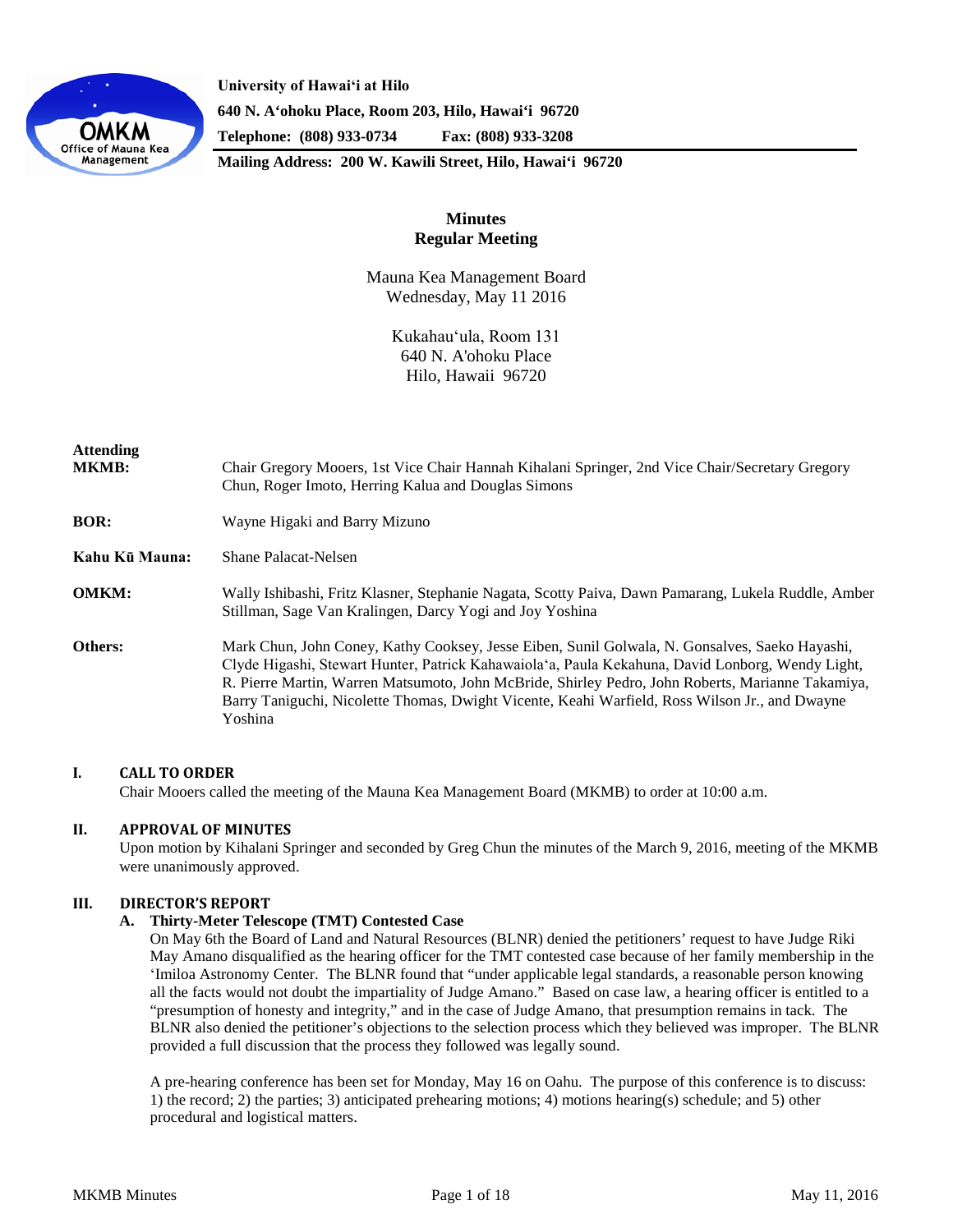# **B. Incident at the Very Long Baseline Array (VLBA) Facility**

On March 29th there was an incident at the VLBA facility on the mountain involving a man who used his pickup truck to try to gain entry into the VLBA building by ramming his truck into the front doors of the building. He was successful in breaking through the front doors of the atrium, but was unable to get through the second set of doors. The two employees inside the building were shaken but safe. Rangers, police, Division of Conservation and Resources Enforcement (DOCARE), and Pōhakuloa Training Area (PTA) fire all responded to the scene. The scene was secured after the intruder walked out to the main road on his own recognizance.

# **C. Missing Hiker**

The past Monday the Office received a call from hikers who were lost due to fog while hiking the Humuʻula trail. Fortunately they were in cell phone range and were able to talk with the rangers. The rangers tried to isolate the general location of the hikers using the horns on their vehicles and responses from the hikers. Fortunately, the hikers were able to walk out on their own. The Natural Area Reserves office was contacted as well as DOCARE who sent two officers with an all-terrain vehicle.

# **D. Ingress/Egress Capital Improvement Project**

Facilities and procurement are working on finalizing the contract with Jas. Glover on the ingress/egress project fronting the Visitor Information Station (VIS). Because the lowest bid came in relatively high, there is only enough funds to construct a flow through traffic lane alongside the main road and where cars and vans can drop off their passengers on the same side of road as the VIS. A gravel parking lot will be made just below the VIS. This will eliminate parking along the road and across from the VIS reducing the potential for pedestrian accidents, especially at night when the area is completely dark. The ingress/egress and parking on the same side as the VIS is a Comprehensive Management Plan (CMP) management action.

# **E. Outreach**

As in the past years we are visiting new and revisiting previous community groups to update them on the management of University lands on Maunakea. To date, Director Nagata has presented at the Hawaii Leeward Planning Conference and the North Hawaii Rotary Club. We are trying to schedule with other groups around the island.

The celebration of Prince Kuhio's birthday at Panaewa on March 26th was a great event. The Office of Maunakea Management (OMKM) and the Maunakea observatories had fun games, activities, solar viewing, and exhibits for the keiki. The highlight for the keiki was the Easter egg hunt, many of which contained hidden prizes provided by OMKM and the observatories. Free hamburgers, cooked by Doug Simons, were also offered as prizes. It was an opportunity to share with the community some of the wonders of astronomy and what we do on the mountain.

For the second year, OMKM was invited by Kealakehe Elementary School to participate in their Science Day, an afternoon of fun science with students and parents. There were hands-on learning stations and activities provided by OMKM, College of Agriculture, Forestry, and Natural Resource Management, Institute for Astronomy, Thirty-Meter Telescope, Summit Kinetics, and West Hawaii Astronomy Club. This year featured ʻImiloa's portable planetarium MANU (**M**odern and **A**ncient ways of **N**avigating our **U**niverse).

# **F. Staff Training**

As called for in the CMP, training has been initiated for OMKM, VIS and Maunakea Observatories Support Services (MKSS) staff. These are actually overviews and updates of OMKM and what is being done on the mountain. Starting off the training is an overview of the Master Plan, the establishment of a new management structure, the project review process, the CMP and some of the work that OMKM has done over the years. Future sessions will cover in greater detail studies and their findings. These sessions are to keep staff up-to-date and informed so that they in turn can share the information about the resources with the public.

## **G. Research**

The Office is funding a wēkiu bug habitat restoration study which will help to understand if and how wēkiu bug habitat can be restored or created. We are also funding a vector study on how effective various mechanisms, such as vehicles, transport invasive species. Finally, we will be funding a multi-year seabird and bat survey. More details on these projects will be provided as we move forward.

# **IV. KAHU KŪ MAUNA COUNCIL (KKMC)**

Shane Palacat-Nelsen reported the Council's last meeting was on April 12 at Halepōhaku. Canada-France-Hawaii Telescope hosted a tour for Council members. The decommissioning of Caltech Submillimeter Observatory (CSO) and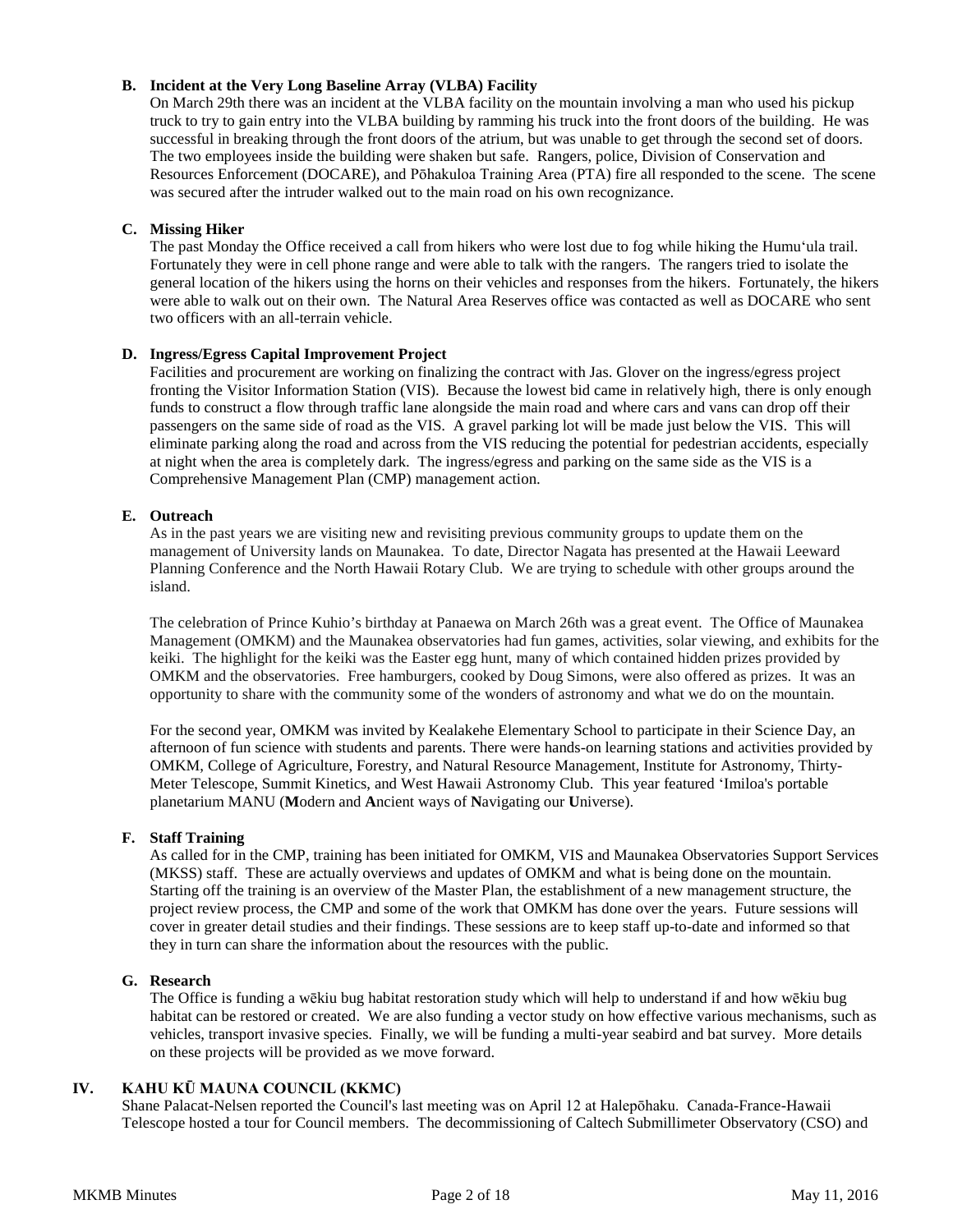Hoku Keʻa were discussed. This was the first consultation with the Council regarding decommissioning and the Council had a lot of questions and concerns regarding decommissioning.

Also discussed were CMP management actions CR-6, 8 and 12 regarding visitation of ancient shrines, scattering of cremated remains, and the establishment of buffers around historic sites. Other items discussed were CR-5 and CR-7, removal and placement of offerings and construction of new sites, respectively.

A meeting has been scheduled for May 21 to continue consultations with Native Hawaiian groups and families.

The Maunakea Observatories Support Services ice sensor project proposal was reviewed. The Council's concerns will be addressed when that agenda item is discussed.

# **V. Committee Reports**

# **Environment Committee**

Fritz Klasner reported the Environment Committee last met on May 3rd. A wēkiu bug habitat mapping presentation was given by Nathan Stephenson. In a nutshell, mineralogy is important. Mr. Stephenson can present at a future meeting if there is interest.

The Committee also discussed the decommissioning review. The committee felt it is important to clearly define the concept of restoration and goals. Comments will be submitted as individuals. Two letters were received and will be shared later in the meeting.

# Volunteer Events

A weed pull volunteer event with Pahoa Rotary and others from the public was held on May 7 at Halepōhaku. We anticipate summer activity program volunteers in June/July. The second half of the year volunteer dates will be scheduled in the near future and entities that have expressed interest will be contacted.

## Invasive Species

Monitoring of invasive species is ongoing. No 'new' news is good news. The Standard Operating Procedures (SOP) presented at the last meeting is undergoing review and edits.

## Inventory, Monitoring and Research

OMKM has initiated a project with Dr. Jesse Eiben, at UH Hilo, to evaluate invasive species cleaning/inspection requirement efficacy. This will include technical feasibility of a vehicle car wash facility as identified in the CMP.

Preparations are being made for the annual summer monitoring of invasive species, wēkiu bug and integrated historic property/biota monitoring.

Dr. Julien Pettillion, a visiting researcher from France who has been studying lycosa/hogna spider, will be giving a public presentation on the lycosa/hogna spider at the Institute for Astronomy Hilo on May 27th at 4 p.m. for the Hawaiian Entomological Society.

## Outreach

Amber Stillman has revised the resource brochure with assistance from Kahu Kū Mauna; Ena Media; Sustainable Resources Group International, Inc.; U.S. Geological Survey; Hawaiian Volcano Observatory; Dr. Jesse Eiben; and the Natural Area Reserves program.

# **Staffing**

OMKM will have two Pacific Internship Programs for Exploring Science (PIPES) interns this summer, one will be working with OMKM and the other with Dr. Ryan Perroy on his erosion project. In addition, a Hawaii Community College Forest Team student will be interning with OMKM.

Amber Stillman will be going back to school at the University of Hawaiʻi at Mānoa pursuing a Master in Science degree in Hawaiian Studies, Mālama ʻĀina track (resource management). Over the past three years she has been instrumental in both Geographic Information Systems (GIS) data organization, map preparation and a multitude of outreach materials.

# **VI. NEW BUSINESS**

# **A. Subaru Telescope - Install a Sign and Marking on the Roof of their Facility**

As a safety measure, Subaru is seeking to install safety signs on its summit facilities to stop people from walking onto the rooftop. Other physical barriers such as temporary and permanent ropes, fencing and poles were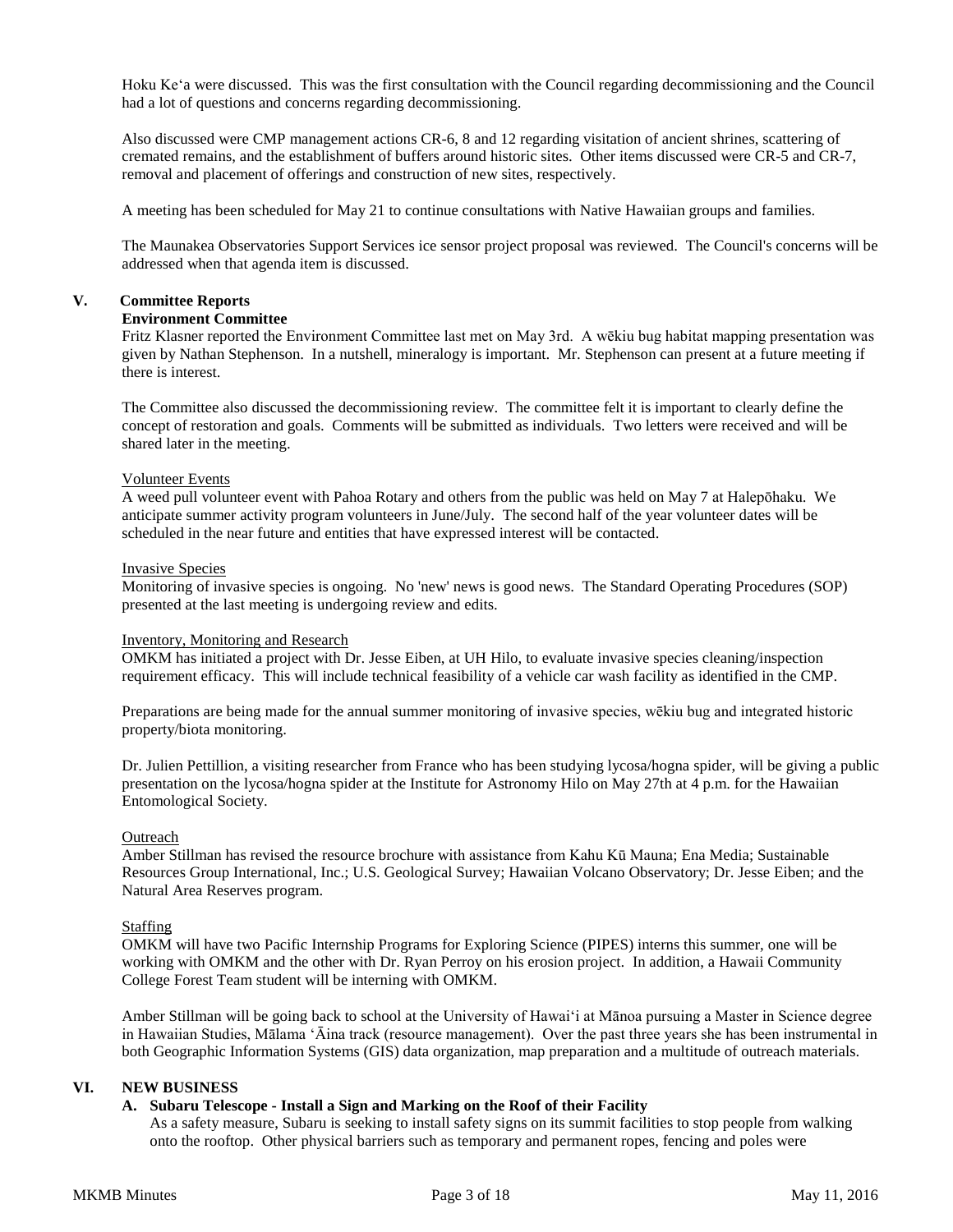considered, but were ruled out due to impacts on the landscape, ineffectiveness, and maintenance or other associated costs.

The signs are a means of warning people to stay off the roof. Currently, people are able to access the enclosure support building (ESB) rooftop by walking around the guardrails. Subaru is concerned that people could potentially fall off either side of the curved-shaped roof.

Cautionary signs would be added to existing infrastructure at the following locations:

- 1. Paint "DO NOT ENTER!" [at least 2" high lettering], on the corridor roof, at the ESB end.
- 2. Attach a small, square metal sign (maximum size 2 feet by 2 feet) about halfway along the corridor rooftop: "DO NOT ENTER!"
- 3. Place two small signs (maximum size 2 feet by 2 feet) on both sides of the corridor wall that read, "Do not climb cinder."
- 4. Attach two small signs (maximum size 2 feet by 2 feet) to the guardrails that read, "Do not step over."

# Kahu Kū Mauna Council

Kahu Kū Mauna Council reviewed the proposal as part of Subaru's 5-Year Plan on January 20, 2016. The Council encouraged efforts to first address safety concerns without adding barriers (fencing, rope, etc.); and determined that no further consultation was necessary if only signage was to be used.

# DLNR Rules

Department of Land and Natural Resources (DLNR) will be contacted and applicable site plan or permits obtained pursuant to administrative rules in the Conservation District. The project will not proceed until appropriate DLNR approval has been obtained and any conditions incorporated into the project.

# Comprehensive Management Plan Compliance

The project addresses sub-lease requirements to maintain safe conditions and was reviewed for compliance with the Comprehensive Management Plan.

## Recommendation

OMKM recommends this project be classified as Minimal Impact based on the following:

- 1. The proposed request does not increase the size of the facility.
- 2. No ground disturbance or excavation is involved.
- 3. The impact to the immediate surroundings and summit region is minimal.
- 4. This installation addresses safety and Conservation District Use Permit (CDUP) and sub-lease compliance.

If this project is classified Minimal Impact, OMKM recommends Subaru be allowed to proceed with the permit application.

## **Conditions**

OMKM recommends the following conditions:

- 1. Notify OMKM in writing at least 5 days prior to beginning field work on UH managed lands (Halepōhaku, Road Corridor, Maunakea Science Reserve, or Astronomy Precinct).
- 2. All project participants must attend a Maunakea orientation *prior* to participating in field work.
- 3. Employ invasive species prevention best practices, including inspections of materials by a DLNR-approved biologist as appropriate prior to entering UH managed lands.
- 4. Allow OMKM Rangers to visit and monitor activities.
- 5. Comply with all actions and measures described in the proposal, including (community) benefits, CMP compliance list, and mitigation measures.
- 6. Ensure that loose tools or equipment are not left unattended and are properly stored at the end of each day.
- 7. In preparation for high wind conditions, protocols must include measures to ensure debris and equipment are not blown from the job site.
- 8. Remove and properly dispose of all waste material. All perishable items including food, food wrappers and containers, etc. shall be removed from the site at the end of each day and properly disposed.
- 9. Use a 4-wheel drive vehicle when traveling above Halepōhaku.
- 10. The approval may not be transferred or assigned. All persons associated with this project must carry a copy of the permit while they are working on University-managed lands.
- 11. No use of mechanized equipment is allowed unless authorized by this permit.
- 12. Notify OMKM in writing when field activity associated with the project is completed.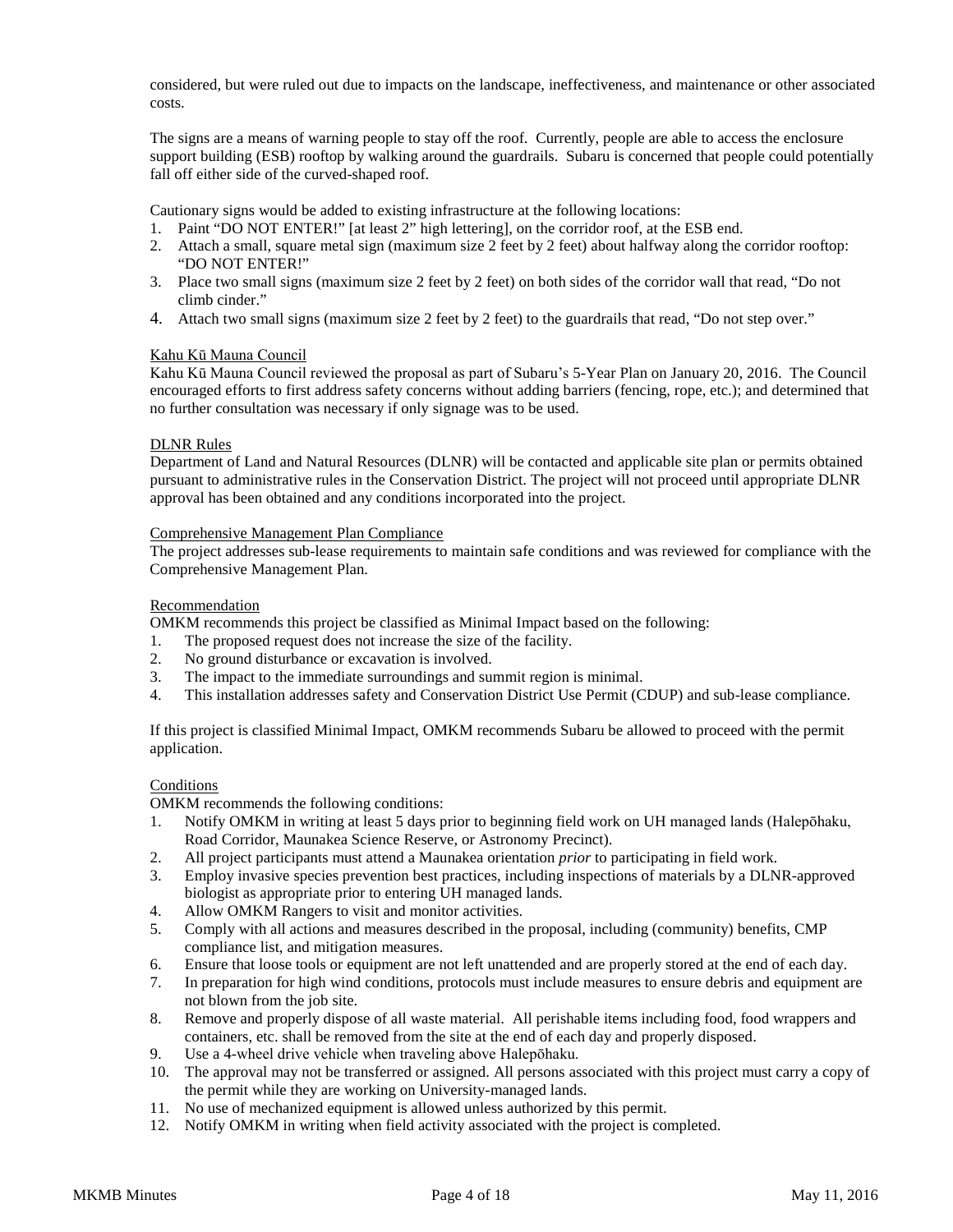13. The project must be completed within the time frame specified in the proposal and (when applicable) DLNR approval. Projects not completed within this timeframe are not allowed to continue (or commence) without explicit, prior, written approval from OMKM.

# Discussion

Chair Mooers noted the concern of equipment and debris potentially being blown around during construction. He is concerned with signage and sharp metal signs and that they are designed and installed in a manner that will withstand the types of severe weather on the mountain. He suggested including to these conditions, and all future conditions, that all improvements be designed and installed to withstand the severe weather conditions on the mountain.

# Actions

It was moved by Kihalani Springer and seconded by Herring Kalua to classify this project as Minimal Impact. The motion was carried unanimously.

It was moved by Greg Chun and seconded by Kihalani Springer to approve the project with the conditions as amended to include that all improvements be designed and installed to withstand severe weather conditions and to allow Subaru to proceed with the permit application. The motion was carried unanimously.

## **B. W. M. Keck Observatory - Permanent Installation of Photovoltaic Panels**

The W.M. Keck Observatory seeks to install a 144kW photovoltaic (PV) system on the flat rooftop area between the two telescope domes. This system is in compliance with Hawaii Electric Light Company's (HELCO) Standard Interconnection Agreement (SIA).

The purpose of this project is to invest in a solar PV system to lower Keck's annual operating expenses and to minimize future increases in energy costs. This PV system is part of Keck's goal of "going green" by reducing  $CO<sub>2</sub>$ emissions. Keck expects an estimated 10%-15% reduction in current electrical usage and to offset over 482,000 pounds of carbon annually.

This project involves the installation of 360 solar panels, associated equipment, and an electrical interconnect box mounted to Keck's north-facing exterior wall. Phase one involves the installation of a rooftop racking system for the panels followed by the second phase involving the installation of individual panels and the electrical system. Parts of the first and second phases may overlap and performed simultaneously. A forklift will be used to move materials and supplies from the ground level to the roof and will be staged outside of the facility and within Keck's sublease area during periods of construction.

# Kahu Kū Mauna

Kahu Kū Mauna Council reviewed the proposal as part of Keck's 5-Year Plan on January 20, 2016. The Council determined that no in-depth consultation beyond the 5-Year Plan consultation already conducted was necessary and that it was consistent with goals of reducing environmental impacts without expanding observatory footprint or presence.

## DLNR Rules

DLNR will be contacted and applicable site plan or permits obtained pursuant to administrative rules in the Conservation District. The project will not proceed until appropriate DLNR approval has been obtained and any conditions incorporated into the project.

## Comprehensive Management Plan Compliance

This project aligns with CMP management actions IM-11, 12 and 13, relating to energy usage, use of sustainable technologies, and alternative energy sources.

## Recommendation

OMKM recommends the MKMB classify this proposal a minimal impact project based on the following:

- 1. The proposed request does not increase the size of the facility and is solely a request for updated permitting of existing infrastructure.
- 2. Does not impact any archaeological sites or historic properties, as there are none in the immediate area.
- 3. Does not require excavation or ground disturbance.
- 4. The project maximizes infrastructure use with negligible impact to the immediate surroundings and Maunakea Science Reserve.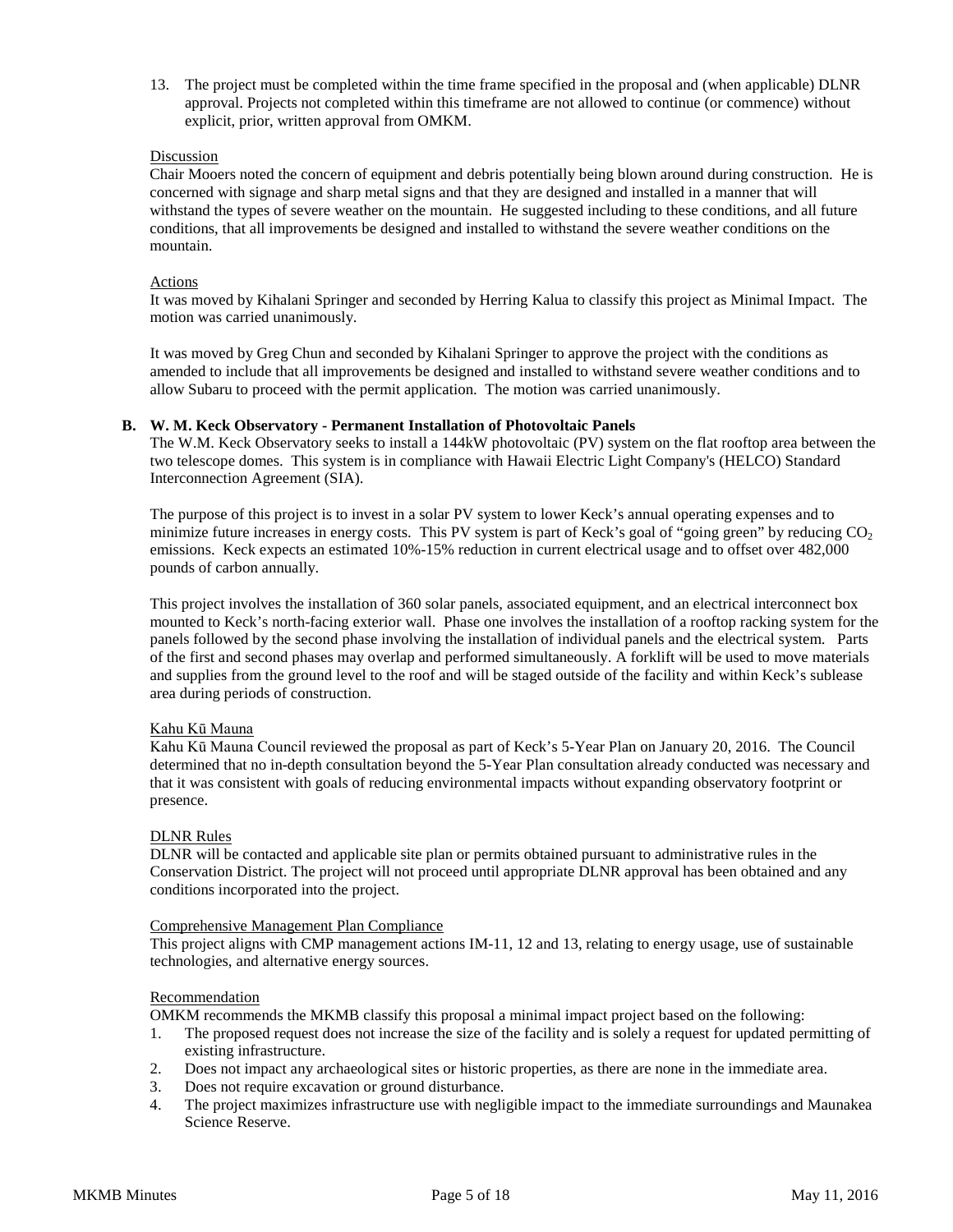If this project is classified minimal impact, OMKM recommends Keck be allowed to proceed with the permit application.

Conditions:

- 1. Notify OMKM in writing at least 5 days prior to beginning field work on UH-managed lands (Halepōhaku, Road Corridor, Maunakea Science Reserve, or Astronomy Precinct).
- 2. All project participants must attend a Maunakea orientation prior to participating in field work.
- 3. Use a 4-wheel drive vehicle when traveling above Halepōhaku.
- 4. Allow OMKM Rangers to visit and monitor activities.
- 5. Comply with all actions and measures described in the proposal, including (community) benefits, CMP compliance list, and mitigation measures.
- 6. Ensure that loose tools or equipment are not left unattended and are properly stored at the end of each day.
- 7. In preparation for high wind conditions, protocols must include measures to ensure debris and equipment are not blown from the job site.
- 8. Remove and properly dispose of all waste material. All perishable items including food, food wrappers and containers, etc. shall be removed from the site at the end of each day and properly disposed.
- 9. Employ invasive species prevention best practices, including inspections of materials by a DLNR-approved biologist as appropriate prior to entering UH managed lands.
- 10. Motorized equipment, when stationary, must have a drain-pan in place suitable for catching fuel or fluid leaks. To allow for expansion with reduced atmospheric pressure, fuel tanks should not be more than 3/4 full prior to transport to the summit (unless used as the fuel source for transport to the summit).
- 11. The approval may not be transferred or assigned. All persons associated with this project must carry a copy of the permit while they are working on University-managed lands.
- 12. No use of mechanized equipment is allowed unless authorized by this permit.
- 13. Notify OMKM in writing when field activity associated with the project is completed.
- 14. The project must be completed within the timeframe specified. Projects not completed within this timeframe are not allowed to continue (or commence) without explicit, prior, written approval from OMKM.

# Discussion

Chair Mooers asked if weather conditions on the mountain would be a problem for their engineering. Mark Devenot, Keck Project Manager, explained M3 Engineering was hired last year to provide the feasibility study for this racking system. It is a very unique racking system where cinder is used to ballast the roofing membrane that keeps weather out of the building. Current building codes and required county codes were used in the calculations that M3 Engineering provided them. With that feasibility study they have a preliminary set of drawings and it is a very well thought out solution for the very special type of roofing system they have. They feel confident that it will withstand any of the adverse weather conditions on Maunakea.

Rich Matsuda added the panels are set back from the edge of the roof because the biggest wind uplift would be near the edges. For snow and ice falling off of the domes, the panels have been set back 30 feet from the spring line of the domes on each side.

Chair Mooers asked if Keck would have any problems accepting the conditions as defined. Mr. Matsuda's reply was no,that would be fine.

Roger Imoto thought that HELCO limited the interconnect to 100kW. Mr. Matsuda explained they are not going to do a Net Metering Agreement, but instead will be doing a Standard Interconnection Agreement. Their usage of power is so high 24 hours a day that there is no return of energy back to the grid. They are in the process of getting the agreement with HELCO.

## Actions

It was moved by Kihalani Springer and seconded by Doug Simons to classify this project as Minimal Impact. The motion was carried unanimously.

It was moved by Kihalani Springer and seconded by Greg Chun to approve the project with the conditions as amended to include that all improvements be designed and installed to withstand severe weather conditions and to allow Keck to proceed with the permit application. The motion was carried unanimously.

# **C. Maunakea Observatories Support Services - Installation of Road Surface Ice Detectors**

The Maunakea Observatories Support Services (MKSS) requests to install road surface detectors at five locations on the summit access road prone to (black) ice. This request is a follow-up of the successful operation of a road ice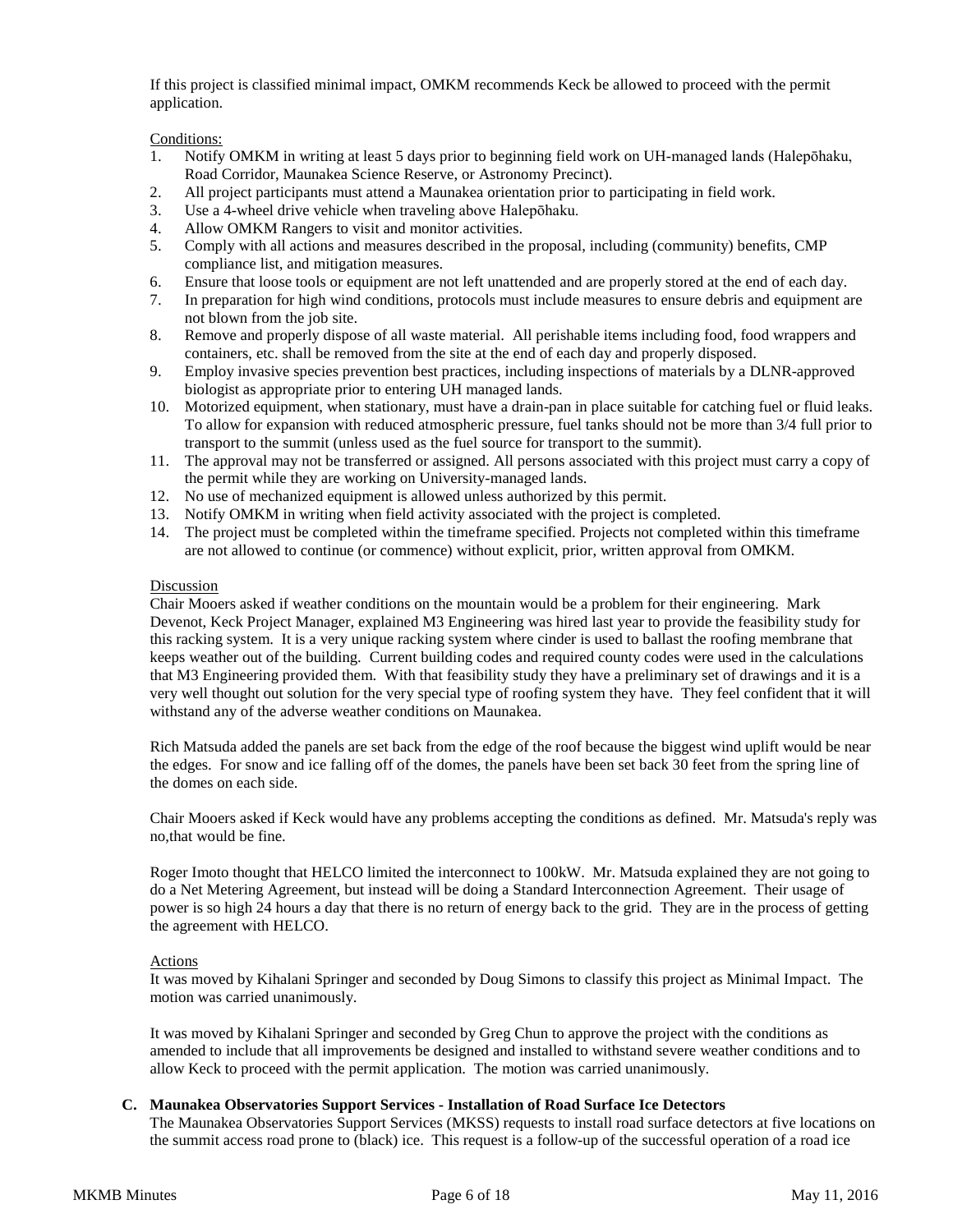sensor that was installed on the United Kingdom Infrared Telescope (UKIRT) summit facility in 2013. Over the past three years, this sensor has provided accurate information about road surface conditions, particularly black ice which is virtually invisible to the human eye.

Road surface conditions vary along the summit road; black ice can form on the pavement on some areas, and not in others. Of particular concern are areas prone to black ice, especially on portions of the road with steep declines, limited communication capabilities exist, and there is no public emergency warning infrastructure. There have been incidences in the past where vehicular accidents occurred, some including multiple vehicles, where the presence of black ice was undetected.

This request is to install five, pole-mounted and solar-powered road surface sensors along the Summit Access Road; each with a public emergency warning light and antenna; and one new building-mounted antenna (at W.M. Keck). These sensors will improve the detection and notification of black ice road conditions. In addition, this system will make road closures more strategic by informing the Maunakea Rangers exactly where ice is present on the roadway, and will reduce exposure to hazardous conditions to personnel investigating road conditions.

Pending necessary approvals and weather, MKSS will incrementally install sensors, working from the summit to lower elevation. Installation of each sensor will take approximately one week, followed by a period of adjusting and calibrating the sensor and communication infrastructure. Complete network installation, including testing and calibration could take up to  $2\frac{1}{2}$  years. All work will be conducted by MKSS.

# Kahu Kū Mauna Council

Kahu Kū Mauna Council initially reviewed the proposal as part of MKSS's 5-Year Plan and was consulted again on April 12, 2016. The Council expressed concern regarding employee safety and process of digging holes to support the posts. MKSS will address these concerns during the installation process.

# DLNR Rules

DLNR will be contacted and applicable site plan or permits obtained pursuant to administrative rules in the Conservation District. The project will not proceed until appropriate DLNR approval is obtained and conditions, if any, incorporated into the project.

# Comprehensive Management Plan Compliance

The project was reviewed for compliance with the Comprehensive Management Plan.

# Recommendation

OMKM recommends the MKMB classify this proposal a minimal impact project based on the following:

- 1. The proposed installations occur within five feet of existing pavement and in previously-disturbed ground.
- 2. There are no archaeological sites in the immediate area.
- 3. There will not be any impacts to any identified plants, insects or animals in the proposed installation locations.

If this project is classified minimal impact, OMKM recommends MKSS be allowed to proceed, pending DLNR approval and compliance with any requirements.

## **Conditions**

OMKM recommends the following conditions:

- 1. Notify OMKM in writing at least 5 days prior to beginning field work on UH-managed lands (Halepōhaku, Road Corridor, Maunakea Science Reserve, or Astronomy Precinct).
- 2. All project participants must attend a Maunakea orientation *prior to* participating in field work.
- Use a 4-wheel drive vehicle when traveling above Halepōhaku.
- 4. Allow OMKM Rangers to visit and monitor activities.
- 5. Comply with all actions and measures described in the proposal, including (community) benefits, CMP compliance list, and mitigation measures.
- 6. Ensure that loose tools or equipment are not left unattended and are properly stored at the end of each day.
- 7. In preparation for high wind conditions, protocols must include measures to ensure debris and equipment are not blown from the job site.
- 8. Remove and properly dispose of all waste material. All perishable items including food, food wrappers and containers, etc. shall be removed from the site at the end of each day and properly disposed.
- 9. Invasive species prevention best practices will be employed, including inspections of materials by OMKM staff prior to entering UH Managed lands.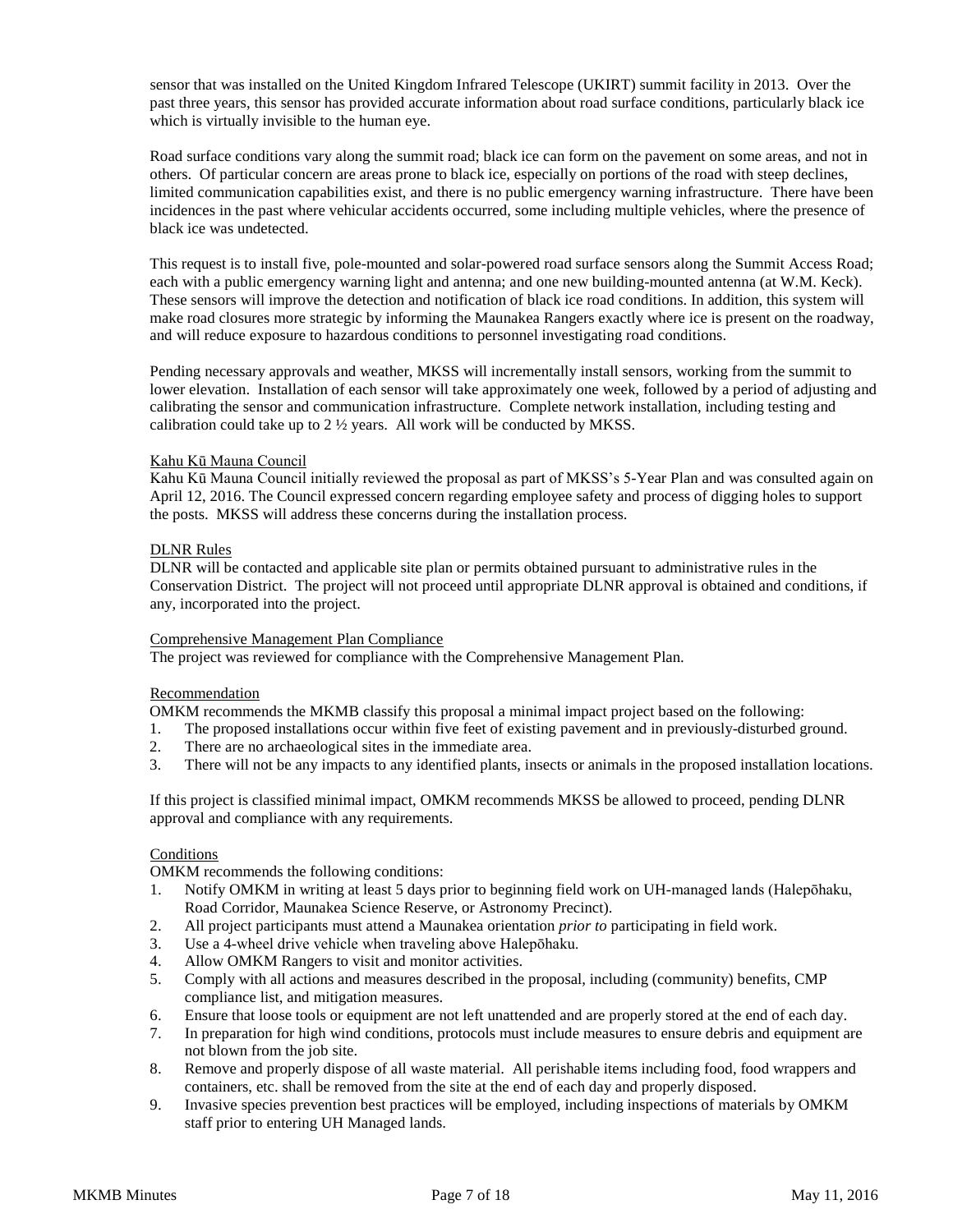- 10. The approval may not be transferred or assigned. All persons associated with this project must carry a copy of the permit while they are working on University-managed lands.
- 11. No use of mechanized equipment is allowed unless authorized by this permit.
- 12. Notify OMKM in writing when field activity associated with the project is completed.
- 13. The project must be completed within the timeframe specified. Projects not completed within this timeframe are not allowed to continue (or commence) without explicit, prior, written approval from OMKM.

#### Discussion

Chair Mooers asked Mr. Palacat-Nelsen if the Council was comfortable with the assurance from Stewart Hunter, with MKSS, that they will work with the Council regarding their issues; or if he would prefer the Board defer action until the issues are resolved. Mr. Palacat-Nelsen replied the Council is comfortable with the project as it is minimal impact.

Mr. Imoto asked about the holes and sleeving of the holes to put the poles in. Stewart Hunter replied they are not sure yet what is underneath the surface. There is a roadbed there so they can take rocks to build up the roadbed. He does not know if it is strictly cinder. Once they look into that and start then they can make a better determination.

Kihalani Springer asked if erosion does occur while construction is in progress, what would the action be? Mr. Hunter replied if they determine they have to move a large amount of material they will stop, evaluate the situation, and look to sleeve it.

# Action

It was moved by Herring Kalua and seconded by Doug Simons to classify this project as Minimal Impact. The motion was carried unanimously.

It was moved by Doug Simons and seconded by Kihalani Springer to approve the project with the conditions as stated and to allow MKSS to proceed pending DLNR approval and compliance with any requirements. The motion was carried unanimously.

## **D. Cultural Resources - Comprehensive Management Plan Management Actions**

Lukela Ruddle reported on the implementation of the following CMP Cultural Resources (CR) management actions: 1. CR-6 - Policy Regarding Guidelines for the Use & Visitation of Ancient Shrines

CMP item CR-6 states: Develop and adopt guidelines for the visitation and use of ancient shrines. The purpose for developing guidelines is to devise a mechanism that allows for access and use of ancient shrines by cultural practitioners but still being able to preserve the integrity of these historic properties.

## Proposed Policy

Visitation and use of ancient shines for Hawaiian Cultural observances is allowed, on a case by case basis, on Maunakea lands managed by the University of Hawaii provided the use does not violate Chapter 6E, Hawaii Revised Statutes. The Office of Maunakea Management (OMKM) shall be notified a week prior to any such visit. Notification can be in writing or via email. See the Office of Maunakea Management website for contact information. If there is a group of more than 10 people who wish to visit an ancient shrine they must also submit a Special Request form found on the Mauna Kea Visitor's Center website in addition to the notification to the Office of Mauna Kea Management.

## Kahu Kū Mauna Council

This guideline was developed after consultation with the Kahu Kū Mauna Council at its April 12, 2016 meeting. The Council agreed to the proposed guideline which included the language that OMKM be notified prior to visiting any ancient shrines.

#### Discussions

Mr. Imoto commented on the limit of 10 people per group. Ms. Ruddle explained there is currently a policy in place where more than 10 people requires a Special Request (SR). Mr. Imoto inquired if groups are getting around that by signing up in groups of 10 with different times, will that be okay? Director Nagata replied the number 10 is based on the Natural Area Reserve (NAR) policy and we are trying to be consistent with our neighbors.

Mr. Palacat-Nelsen stated the Council's discussion was not to police the visitor, but that OMKM needs to be informed. This is for safety reasons and to make sure the visitor has what they need on the mauna from the management perspective. They hope everyone will understand that it is best practices in our community and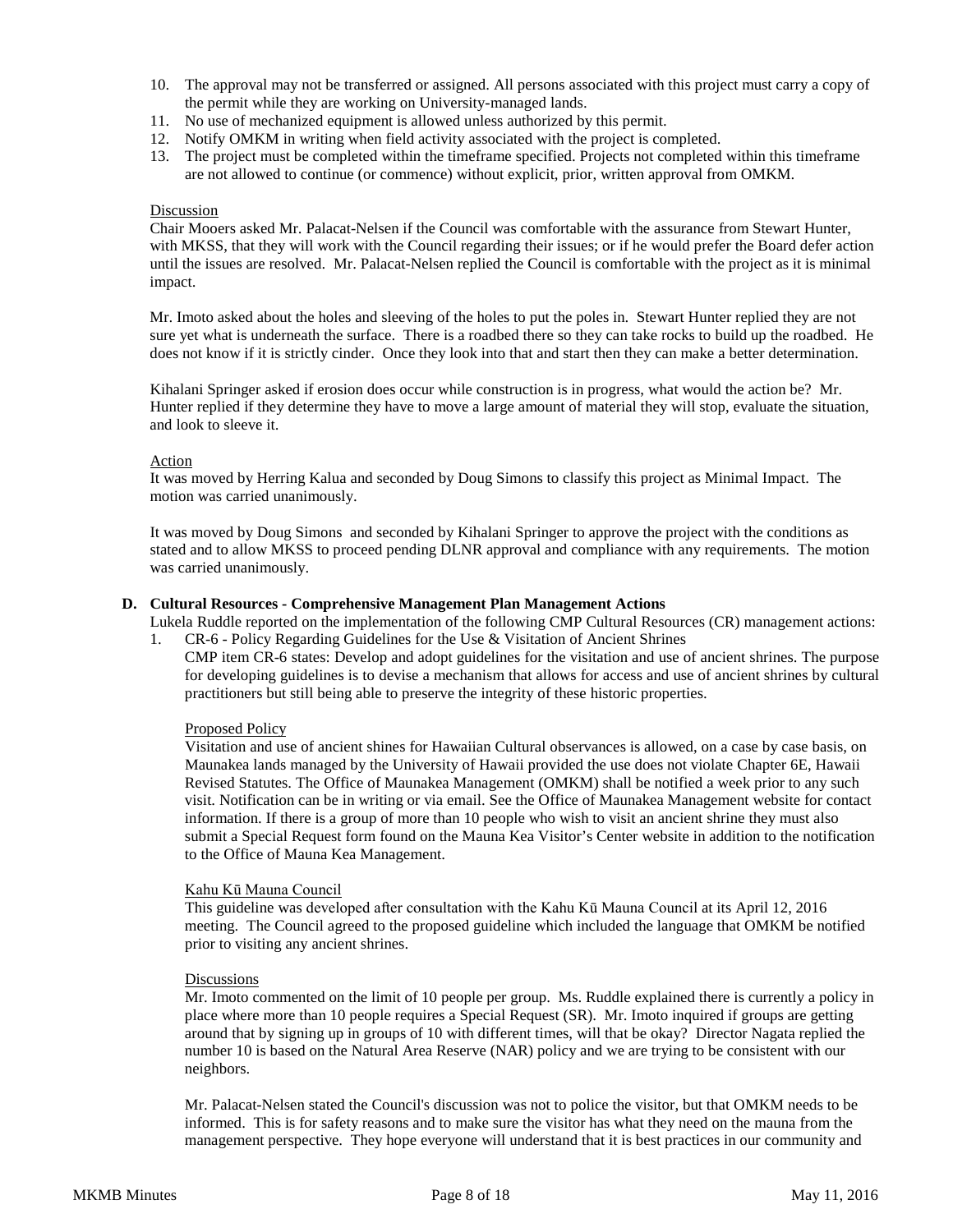that we are not policing people. Most of the heiau and places visited are not even on our property. They are hoping that practitioners will understand the reason why we have this notification process.

Ms. Springer asked how will people in the community know of these recommended best practices? Ms. Ruddle replied they can go on our website. If there are additional ways to get the information out to the public we can consider that as well. Ms. Springer stated there are a lot of us that do not check websites and suggested an article in the Office of Hawaiian Affairs newspaper or to the Civic Clubs where there is an effort to get the information out to the community.

Gregory Chun commented it is important for people to understand that if it is less than 10 it is a notification to OMKM and not a request for approval. If a group is larger than 10 then besides notifying OMKM, a Special Request must be submitted.

Mr. Imoto asked how this will work with the NAR and their required permits. Ms. Ruddle was not familiar on how it would work with the NAR. Mr. Imoto suggested checking into that.

## Action

It was moved by Kihalani Springer and seconded by Herring Kalua to accept the proposed language in the proposed policy as presented to the Board. The motion was carried unanimously.

2. CR-12 Policy Regarding the Establishment of Buffer Zones Around Known Historic Sites in the Astronomy Precinct

The CMP item CR-12 states: "Consult with Kahu Ku Mauna about establishing buffers (preservation zones) around known historic sites in the Astronomy Precinct, to protect them from future development." The establishment of buffer zones for future developments in regard to historic sites will protect and preserve those historic sites from development activities. It will also allow for visitation by cultural practitioners.

## Proposed Policy

CR-12: Buffers or preservation zones around known historic sites in the Astronomy Precinct shall be established to protect these sites from potential future development. A buffer zone shall be established on a case by case basis after the Area of Potential Effect (APE) has been determined and approved by the State Historic Preservation Division.

## Kahu Kū Mauna

Kahu Kū Mauna reviewed the material at its April 12, 2016 meeting and concurred with the policy that is presented today.

## Discussion

Doug Simons asked how many of these sites actually exists now within the Astronomy Precinct? The answer was six. Mr. Simons asked how far away are they from the observatories - roughly? Director Nagata replied there are several in the plateau area between the base of the puu below Subaru and the TMT site. There is one on Puuwēkiu, but it is more than 200 feet from any existing observatory.

Mr. Imoto felt that since these sites are registered with State Historic Preservation Division (SHPD) this policy would be duplicating what SHPD is already doing.

Ms. Ruddle explained our archaeologists monitor once a year and that she is not familiar with SHPD's monitoring of those sites. The buffer zone has been established on these sites already. This would apply to any new development. Any new development would have to go through SHPD. The APE, which may or may not include these sites, would need to be reviewed SHPD. It may be a duplication, but it would be better to have this policy on the books.

Mr. Palacat-Nelsen agreed with the overlapping, however 1) the CMP calls for this process for their own record and, 2) not necessarily because it is registered with SHPD, but to ensure there a monitoring plan or follow up. There is a little overlap on the policy, but he feels it is necessary to bridge it between SHPD and OMKM.

## Action

It was moved by Roger Imoto and seconded by Doug Simons to accept and approve the proposed policy as presented to the Board. The motion was carried unanimously.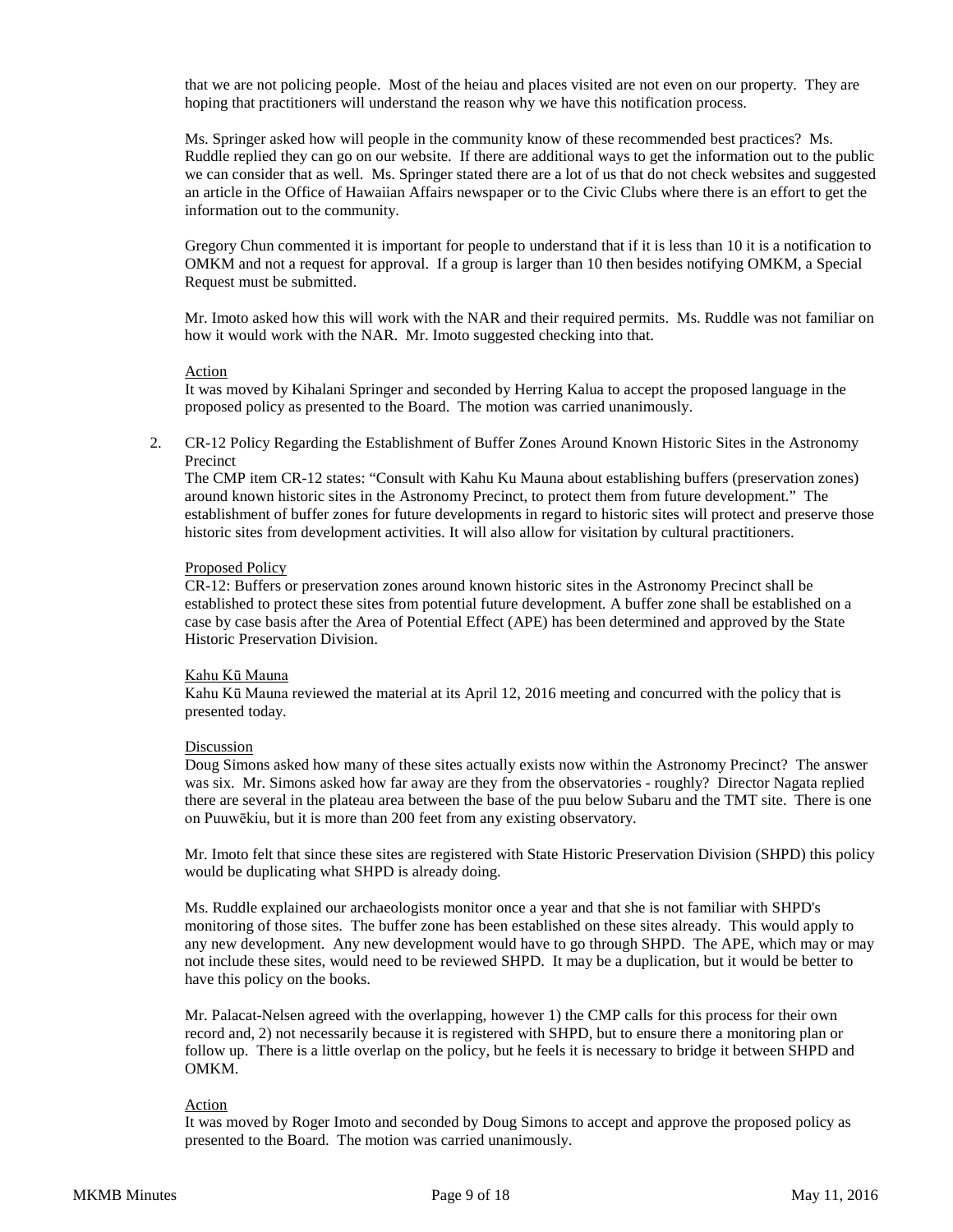# **E. Overview of Decommissioning - Information Only**

Mr. Klasner provided a briefing on the decommissioning process as outlined in the CMP. The CMP has two management actions that are directly applicable:

- SR-1 Require observatories to develop plans to recycle or demolish facilities once their useful life had ended, in accordance with their sublease requirements, identifying all proposed actions.
- SR-2 Require observatories to develop a restoration plan in association with decommissioning, to include an environmental cost-benefit analysis and a cultural assessment.

Site Decommissioning Plan Steps:

- 1. Notice of Intent (NOI)
	- Propose whether a site will be removed, continue operation by a third party, or retrofitted for a different use.
- 2. Environmental Due Diligence
	- Identify if *recognized environmental conditions* exist or possibly exist, such as hazardous material, petroleum products, etc, that pose a material threat to the ground, ground water, or surface water.
	- Phase 1 (survey)
	- Phase 2 if needed
	- Remedial Action Plan of needed
- 3. Site Deconstruction & Removal Plan
	- Methods for demolishing, in part or total, observatory, infrastructure, grading, grubbing, etc.
		- Complete removal (starting point for all planning), or
		- Infrastructure capping, or
		- Some combination
- 4. Site Restoration Plan
	- Objectives: 1) Restore the look and feel
		- 2) Provide habitat for arthropod fauna
	- Levels of Restoration:
		- Full restoration Return the site to its original topography (starting point for all planning)
		- Moderate restoration Enhance the structure of the physical habitat
		- Minimal restoration Remove all man-make materials and grade the site

With each step:

- Kahu Kū Mauna Council is consulted
- Environment Committee reviews
- Maunakea Management Board: a) approves, b) not approves, c) request revision and resubmission
- UH President approves only the Remedial Action Plan, Site Deconstruction & Removal Plan, Site Restoration Plan)
- DLNR (OCCL) reviews

Compliance & Permitting

- Environmental Assessment (EA)
	- o Alternatives, from Site Decommissioning Plan
	- o Cost Benefit Analysis
	- o Cultural Assessment
	- o Cultural, Natural and Scientific Resources Impacts
	- o Identifies a Recommended Alternative
- **State Historic Preservation Division** 
	- o Review
- Conservation District Use Application (CDUA)
	- o Board-issued Permit

# Decommissioning Planning Guidance:

Decommissioning Review Committee (Steps 3 and 4):

- Identify details and considerations to address alternatives
- Help ensure consistency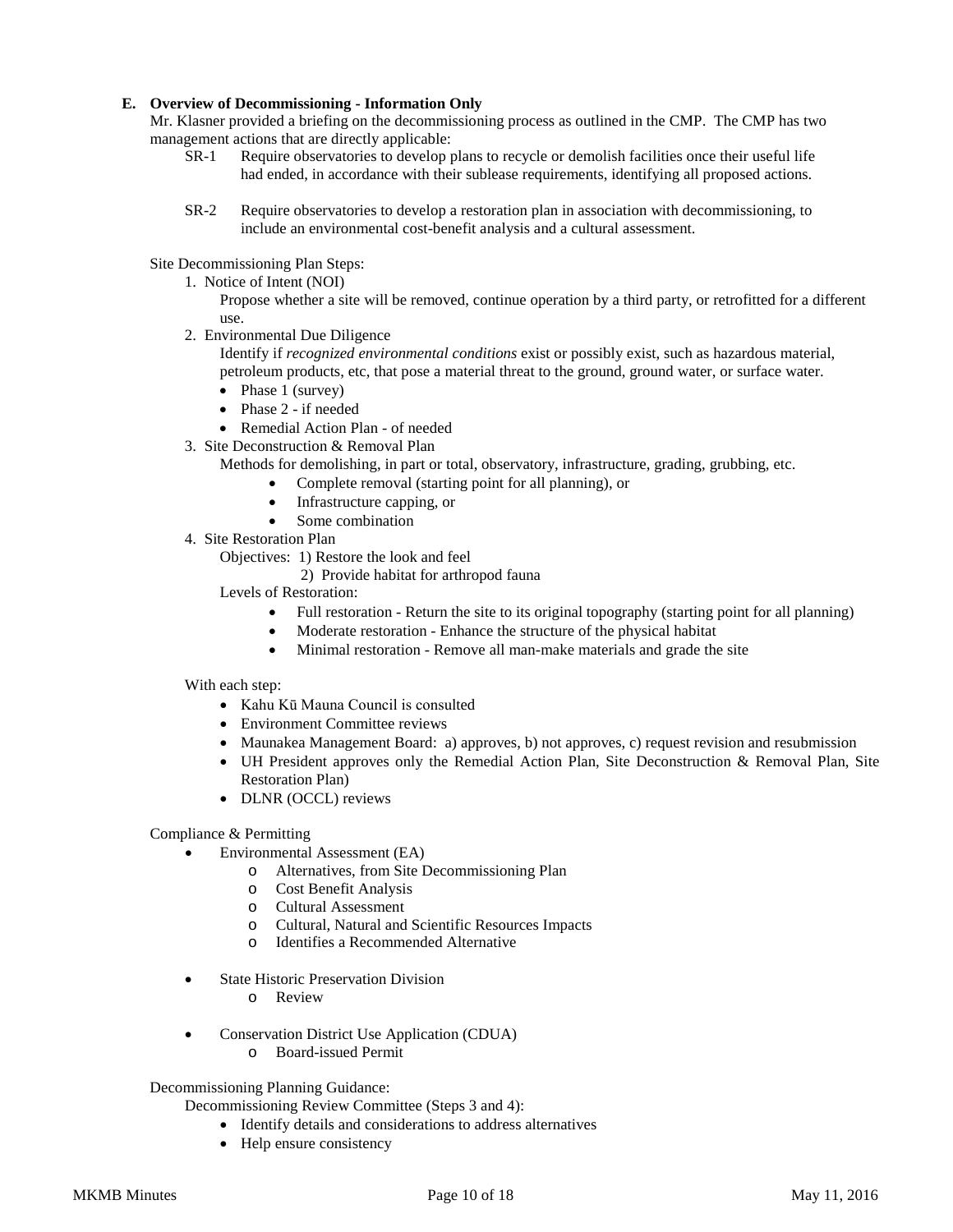- Review and provide feedback on Site Deconstruction and Removal Plan and Site Restoration Plan
- Suggested Participants:
	- $\triangleright$  Decommissioning Facility
	- > Landscape Architect
	- > Engineer
	- $\triangleright$  Planner
	- Environmental Consultant
	- Kahu Kū Mauna
	- Environment Committee
	- Maunakea Management Board
	- > Institute for Astronomy
	- $\triangleright$  OMKM

# **F. Caltech Submillimeter Observatory (CSO) Notice of Intent to Decommission**

The Caltech Submillimeter Observatory is requesting approval of their Notice of Intent (NOI) to decommission their telescope. Pursuant to the 2009 Comprehensive Management Plan (CMP) and the 2010 Decommissioning Plan (DP), CSO submitted their NOI to decommission in November 2015. CSO began operating in 1986 and ceased operations in 2015. They first announced their intent to decommission back in 2009.

# Purpose

The purpose of the NOI is to notify UH of an observatory's intention to: 1) propose whether their site will be removed; 2) continue use of the observatory by a third party, or 3) retrofit the facility for a different use. The NOI should contain the following:

- 1. Intentions for site restoration.
- 2. Site description summarizing of the overall condition and land use, including a description of all structures, equipment and other appurtenances.
- 3. Site plan(s) drawn to scale showing all existing structures, above and below grade.
- 4. Available historical information on the development, operation, and use of the site.
- 5. A description of the pre-construction condition of the site based on available information.
- 6. Site restoration will be based on pre-construction, topographic condition prior to construction of the observatory.

# Proposed Activities

CSO's intent is to remove the observatory and restore the site (as opposed to transferring the site to a  $3<sup>rd</sup>$  party or retrofit the facility for a different use). CSO intends to:

- 1. Remove all above ground structures, all surface infrastructure, all conduits and sewer lines, and the top six inches of concrete and asphalt.
- 2. Backfill the cesspool with native material.
- 3. Restore the ground by grading the site to approximate pre-construction topography and leave a visual appearance consistent with the original condition.

CSO's NOI contained a site description including a list of the structures and improvements, historical documents, a scaled site layout and grading plan and foundation drawing, and photographs depicting the site prior to construction. CSO recognizes their proposed actions may likely undergo modification to address concerns raised by Kahu Kū Mauna and others during the decommissioning review process.

The CSO started their environmental due diligence process and have all but completed Phase 1. They had a hydraulic oil spill that was identified in early 2000 which constitutes a potential recognized condition and they will need to go to Phase 2.

## Kahu Kū Mauna

Kahu Kū Mauna Council was consulted on April 12, 2016. The Council requested that OMKM and CSO proceed with preparation of the Site Deconstruction Plan assuming a starting point of complete infrastructure removal and full restoration, reaffirming the stated DP expectation. OMKM and CSO concur and subsequent documents will be prepared accordingly while complying with the DP and Environmental Assessment requirements to identify alternatives that include infrastructure capping and minimal or moderate restoration levels. Decisions regarding removal and restoration options will be made after consultation with the Council and submittal to the Board.

The Council questioned when doing the cost benefit analysis if economics or money would trump culture. Kahu Kū Mauna also expressed their appreciation to CSO for providing a detailed proposal.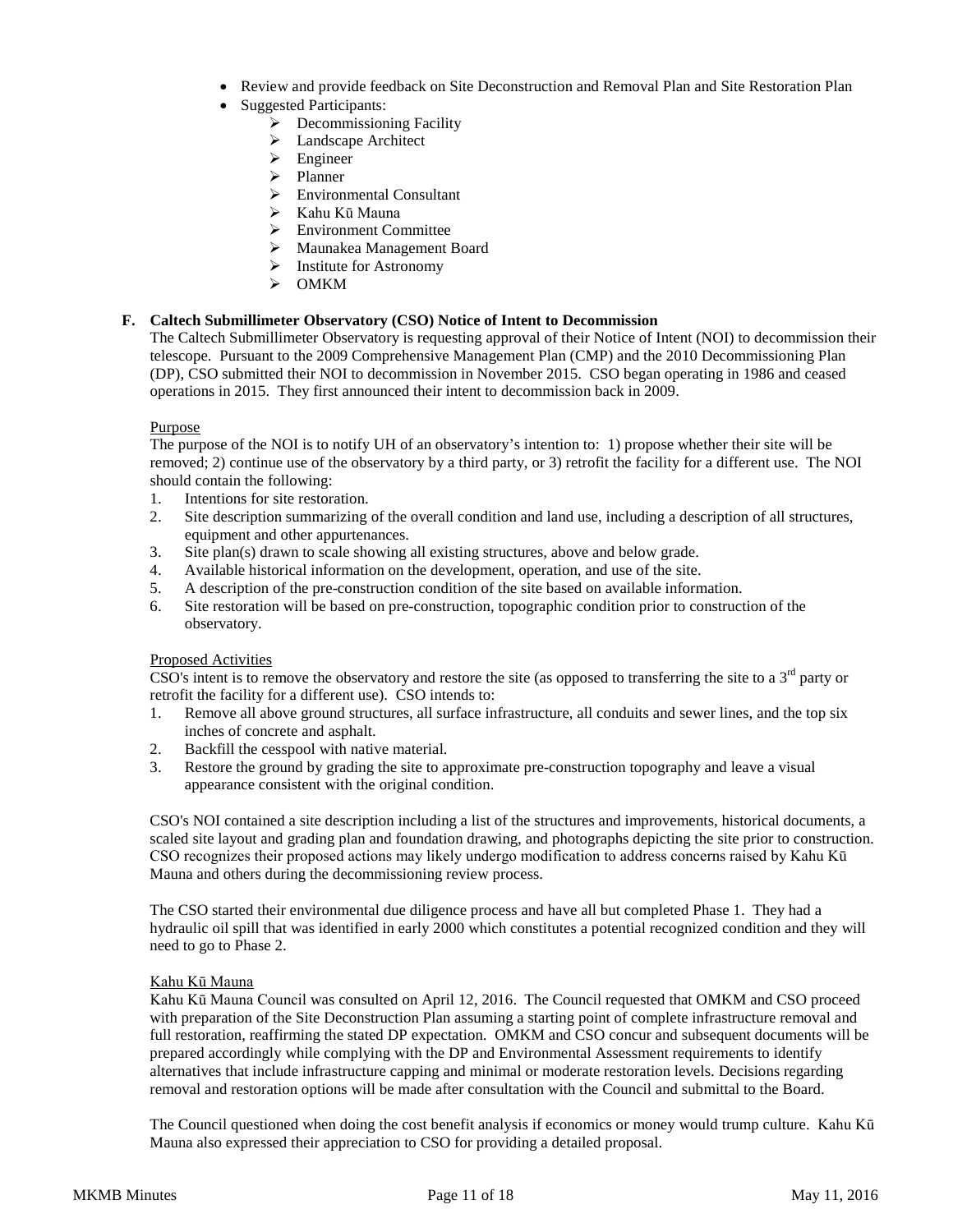# Maunakea Environment Committee

The Environment Committee chose to submit comments on an individual basis, rather than reviewing the NOI as a committee. The Committee requested that the NOI be made publicly available. The Committee remains interested in consulting on details regarding environmental due diligence along with alternatives and choices associated with infrastructure removal and site restoration.

Dr. Jesse Eiben summarized his written testimony urging the Board to consider the total impacts of ecological effects of construction (including decommissioning) and not just single projects. Also make sure it is clear that the two telescope sites are not likely to be ideal restoration sites for endemic arthropods, especially the wēkiu bug. Lastly, to his knowledge, there has not been public justification to the Board, or from the Board, or from the Governor's Office concerning why or how accelerating three telescope decommissioning processes and potentially changing management of 10,000 acres from OMKM to the DLNR Department of Forestry and Wildlife ( DOFAW) is to be handled to ensure continued high quality and accountable environmental stewardship of alpine stone desert of Maunakea.

## Department of Land and Natural Resources

The Department of Land and Natural Resources, Office of Conservation and Coastal Lands (OCCL) indicated that an Environmental Assessment (EA) should be prepared along with completion of the Site Decommissioning Plan and that a CDUP will be required.

# Comprehensive Management Plan Compliance

The decommissioning process is detailed in the 2010 Decommissioning Plan for the Maunakea Observatories, a subplan to the 2009 Maunakea Comprehensive Management Plan. The OMKM and Caltech are committed to implementing the decommissioning process in accordance with these plans. Should the Board approve the NOI, OMKM will work with Caltech to establish a "Decommissioning Advisory Committee" to help guide preparation of the Site Deconstruction and Removal Plan, Site Restoration Plan, and Environmental Assessment. This committee would include subject matter experts in fields such as construction management (i.e. civil engineering) and landscape architecture, planning, environmental consulting as well as representation from the Kahu Kū Mauna Council, the Environment Committee, and the Maunakea Management Board.

## Recommendation

Approval of CSO's NOI is recommended. CSO has fulfilled the content requirements of the NOI, including existing historical documents. Should the Board approve the NOI, OMKM will work with Caltech to conduct the Environmental Due Diligence review for submittal to the Board for approval and establish the Decommissioning Advisory Committee to advise on preparing a Site Decommissioning Plan and Environmental Assessment.

## Discussion

Chair Mooers stated the critical decision here is to see if CSO reviewed their three options and if this is the appropriate action to take. He believes CSO has evaluated all their options and that this is the appropriate course of action for them.

Ms. Springer commented since CSO indicated their intent as far back as 2009, it seems as though they have been moving progressively and deliberately towards this NOI.

Dr. Simons stated they have seen this coming for years and the need to decommission it is mostly driven by the lack of finances. CSO has been a state-of-the-art telescope. There simply is not enough money to keep it afloat and now is the time, as they have hinted for years, to remove the facility. From his perspective within the observatory community, CSO has met the requirements of the NOI and people should understand that when you lack the resources to run these facilities it is a natural consequence to take it down.

Dr. Chun stated relative to this particular matter, he does not see any public submission questioning its decommissioning, or removal, or any desire to take over. He assumes that at some level that conversation has been thought through by different people. He did want to go back to Dr. Eiben's testimony because somewhere in this process, and it may not be during the NOI step, we have to be thinking about the collective impact of decommissioning. He is not sure where in the process this would fit.

Chair Mooers commented that during Chapter 343, the portion that talks about cumulative impacts when doing the environmental analysis would be the opportunity to review cumulative impacts in conjunction with Chapter 343.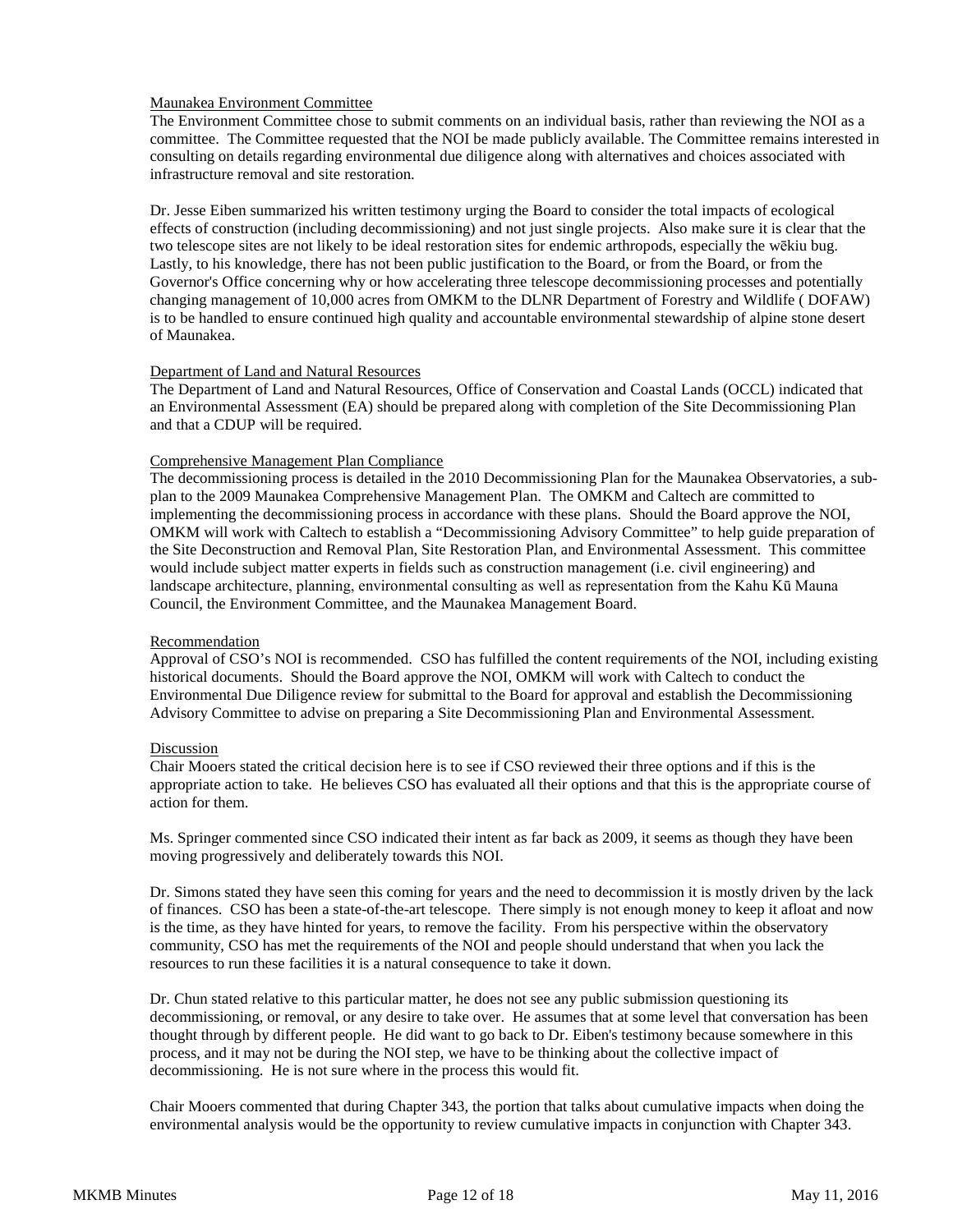Sunil Golwala, CSO director, stated the issue of total impact is one of the things that will be considered and discussed in future plans for submittal. We need to consider not just the impact of the removal of the observatory and the infrastructure, but impacts elsewhere on the mountain such as fill in holes in the foundation. There will be an analysis of different options to see what these total impacts are.

Ms. Springer asked about outreach to the community concerning the letters received. She felt a letter acknowledging receipt would be the standard operating procedure.

# Action

It was moved by Doug Simons and seconded by Greg Chun to approve Caltech Submillimeter Observatory's Notice of Intent to decommission its telescope. The motion was carried unanimously.

## **G. Hoku Keʻa Telescope Notice of Intent to Decommission**

The University of Hawaii at Hilo (UHH) is requesting approval of their Notice of Intent (NOI) to decommission its telescope. Pursuant to the 2009 Comprehensive Management Plan and the 2010 Decommissioning Plan, the UHH submitted its NOI to decommission in September 2015. Hoku Keʻa telescope is located in an observatory structure originally constructed in 1968, and renovated under a permit issues in 2007, for teaching and educational purposes.

## Proposed Activities

UHH indicated in its NOI it intends to remove the observatory and restore the site (as opposed to transferring the site to a 3<sup>rd</sup> party or retrofit the facility for a different use). UHH intends to deconstruct and remove the telescope and observatory structure and restore the site according to a Site Deconstruction and Removal Plan and Site Restoration Plan, both of which will be developed and implemented in accordance with the DP. For documentation and sitespecific detail, UHH references the 2006 Environmental Assessment and 2007 Conservation District Use Permit Application.

## Kahu Kū Mauna

Kahu Kū Mauna Council was consulted on April 12, 2016. The Council noted that Hoku Keʻa's decommissioning NOI had very limited detail, especially compared to CSO's NOI, and thus the Council had no comments other than to reiterate their position that any decommissioning proceed with preparation of the Site Deconstruction Plan assuming a starting point of complete infrastructure removal and full restoration, reaffirming the stated DP expectation.

At the Council's meeting, three letters were submitted and given in-person. These were testimonies by members of the Native Hawaiian community stating their position against the decommissioning of the Hoku Kea and UKIRT telescopes. The Keaukaha Community Association and Panaʻewa Hawaiian Home Lands Community Association each submitted a letter expressing concern over the potential loss of on-mountain, site-specific education and training opportunities while expressing an interest to "adopt" Hoku Keʻa and UKIRT and continue to have the UHH operate the telescopes should UHH decide not to change their position on the decommissioning of both telescopes.

Keaukaha and Panaʻewa communities together are effectively acting as a third party by ʻadoptingʻ Hoku Keʻa as a demonstration of their support and commitment to the educational and work force opportunities provided by Maunakea astronomy. The third letter was from an individual also expressing similar concerns over the loss of onmountain, site-specific education and training for local, especially Native Hawaiian, students.

## Maunakea Environment Committee

Dr. Eiben's written testimony and comments also apply to Hoku Keʻa's decommissioning. Written testimony was also received by Ms. Heather Kaluna. In summary she urges to not remove the telescope and references the governor's press release from May 2015 and the political implications with TMT. Her vision for Hoku Keʻa is that it can help serve as a bridge within the community and help broaden the base for support for as long as astronomy remains on the mountain.

## Department of Land and Natural Resources

The Department of Land and Natural Resources, Office of Conservation and Coastal Lands (OCCL) indicated that an Environmental Assessment should be prepared along with completion of the Site Decommissioning Plan and that a Board of Land and Natural Resources issued CDUP will be required.

# Comprehensive Management Plan Compliance

The decommissioning process is detailed in the 2010 Decommissioning Plan for the Maunakea Observatories, a subplan to the 2009 Maunakea Comprehensive Management Plan.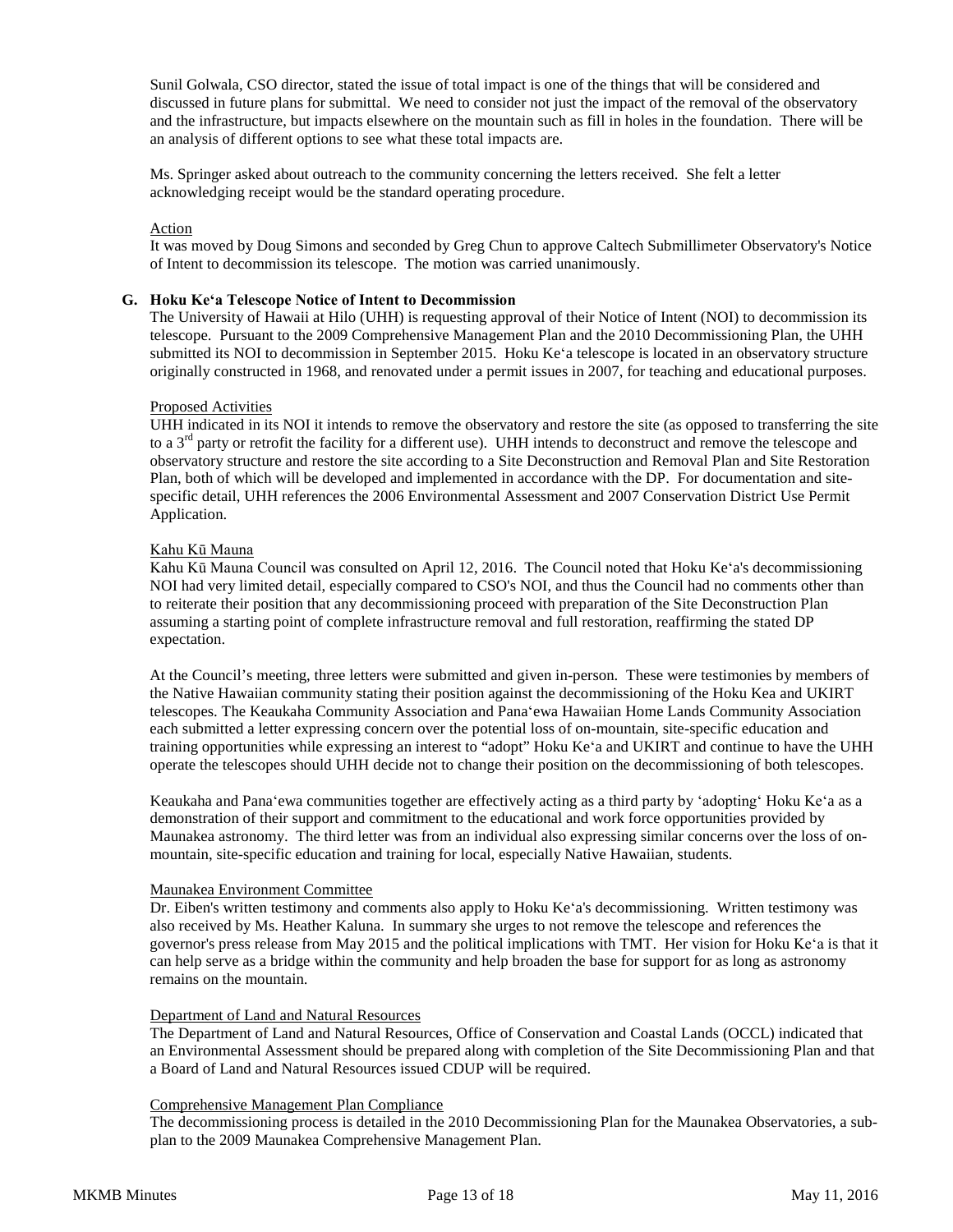The CMP emphasizes OMKMʻs and the Board's focus on engaging with the local community (in the case of OMKM) and serving as a voice for the community (in the case of the Board). Given the testimony submitted at the April 2016 Kahu Kū Mauna Council consultation, where community concern over the explicit loss of educational and career opportunities associated with the decommissioning of the Hoku Keʻa Telescope, questions arose over the motivation for the UHH to decommission at this time. The governor's press release of May 26, 2015, which identified that the University is to decommission "as many telescopes as possible with at least 25 percent of all telescopes gone by the time TMT is ready for operation" was identified as one motivating factor. As there appears to be differing community opinions on review of this NOI, even within the Native Hawaiian community, UHH should consider consulting and communicating its proposed action with the affected community.

#### Recommendation

It is recommended that the Board consider its role as the voice of the community and take necessary action to ensure the community's concerns are heard and addressed.

Should the Board approve the NOI, OMKM will work with UH Hilo to conduct the Environmental Due Diligence review for submittal to the Board for approval and establish the Decommissioning Advisory Committee to help guide the preparation of the Site Decommissioning Plan and Environmental Assessment. This committee would include subject matter experts in fields such as construction management (i.e. civil engineering) and landscape architecture, planning, environmental consulting as well as representation from the Kahu Kū Mauna Council, the Environment Committee, and the Maunakea Management Board.

Should the Board return the NOI to UH Hilo with comments and request revisions prior to any resubmission, OMKM will work with Hoku Keʻa and the University administration to ensure that the University conducts actions requested by the Board. Disapproval or deferred action by the Board would be consistent with the 2000 Master Plan which established the Office of Maunakea Management, the Maunakea Management Board, and Kahu Kū Mauna Council – and reaffirmed in the 2009 Maunakea Comprehensive Management Plan. The Board could consider the following actions: 1) University of Hawaii at Hilo led community consultation should include, but not limited, to the entities that have to-date expressed concern over proposed decommissioning; 2) a written report reviewing the results of this consultation while addressing the context of the governor's May 2015 press release and positive and negative aspects of proceeding with decommissioning at this time; and 3) a presentation to the Board which includes invitations to the entities contacted during consultation.

## Discussion

Chair Moore stated obviously on the surface it appears to be a political response to a situation that he finds rather distasteful in his personal opinion. He would like to understand from Dr. Pierre Martin what his vision is for Hoku Keʻa, what the purpose is, what its function is and why we should remove this educational opportunity for our kids.

Dr. Pierre Martin, Director of Hoke Ke'a, explained UH Hilo is ready to train the future workforce. The Department of Astronomy's mission is to train new astronomers, new observatory staff, or educators. To achieve that they need a state-of-the-art facility where students can be taught how to operate observatories and how to do science. Having this kind of facility is a key. It is a resource they need. This is not a new vision. In about 2006-2007, UH Hilo decided to replace its observatory on the summit of Maunakea because the observatory there was obsolete. That change was made because mistakes were made which resulted in an observatory that did not work. When he came on board in 2012, he was hired to review that situation. Chancellor Straney wants UHH Astronomy to become one of the best, if not the best, undergrad program in the country. To achieve this he recommended that they again replace the observatory with the state-of-the-art telescope. It took some time to get funding, and now the observatory is being delivered piece by piece. He has received all the computers, the instrumentation suite is supposed to be delivered tomorrow, the dome will be shipped in five weeks, and the telescope should be ready by the end of this year/early next year. They worked with the best reputable companies in the world to do this. The goal was to put this on Maunakea.

Last year the University decided, for several reasons that Maunakea should not be considered any more. There is no site for Hoku Kea. There are options, but the preference is to keep the telescope on Maunakea. Working with the local community and kids in the last month or so, Native Hawaiian children have been telling him that they would like to become astronomers or work in an observatory. At the moment they are stuck. He will have a super facility and lab somewhere in the basement on campus and looking to put it on a site that will be excellent. Maunakea is unbeatable for that. There are extraordinary kids with tremendous talent on this island. The largest and most important question in the history of mankind is are we alone? Is there life out there? We will probably get an answer in 10-20 years from now. There is absolutely no reason why this discovery should not be led by a kid from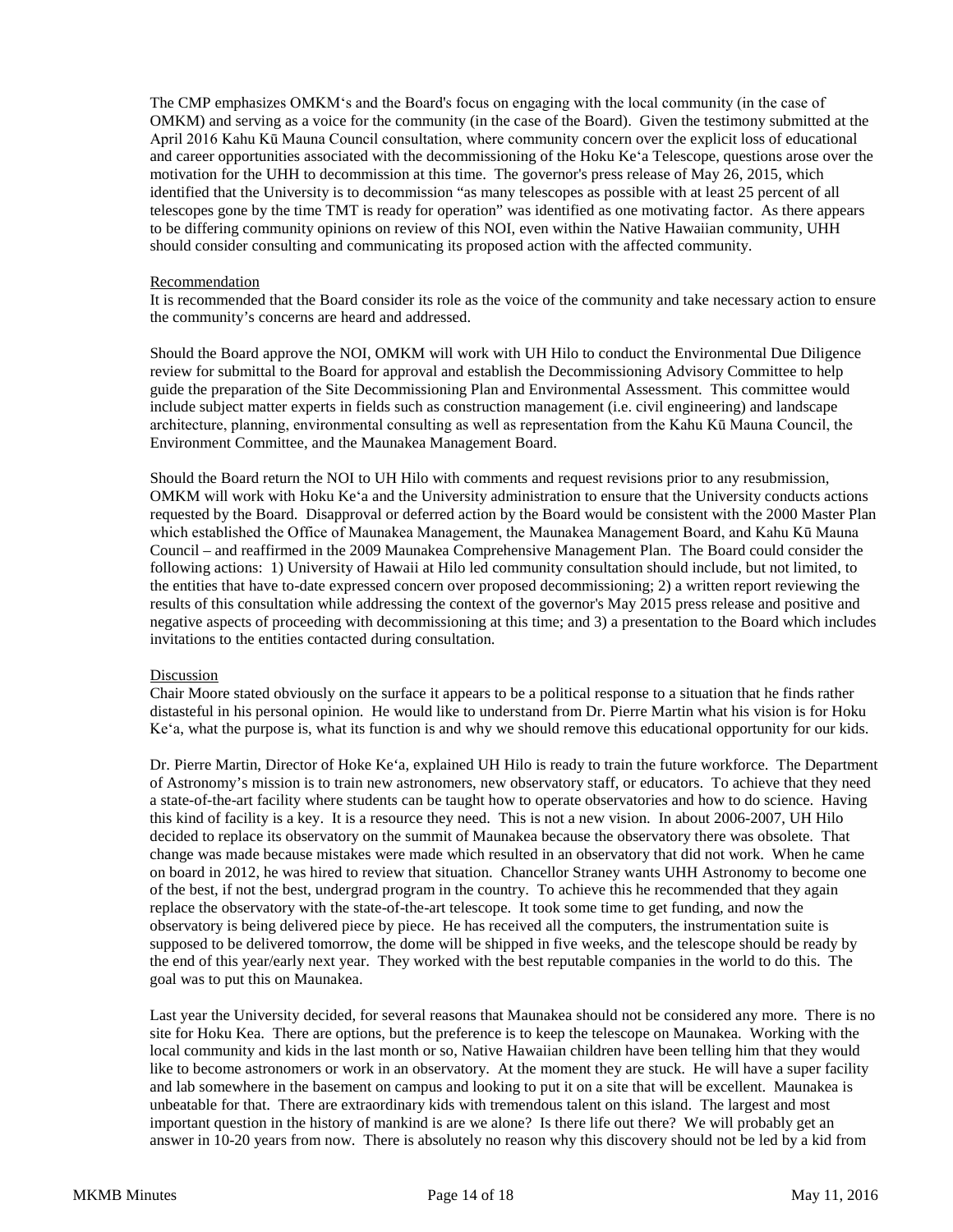the Big Island. It could be a Native Hawaiian kid becoming an astronomer. It could be someone who received a bachelor's degree at UH Hilo learning how to operate a telescope. All we are asking is to give these kids a chance.

The following individuals testified in support of astronomy education and keeping the telescope:

Keahi Warfield stated language and culture are the reasons he is here today. He represents a Native Hawaiian community, born and raised in Keaukaha. He currently oversees an after-school-program for Native Hawaiian children. They are trying to get kids motivated at an early age by creating pathways. We have to look at what benefits everybody, but there is one host culture and that is Hawaiians.

He talked about a non-profit organization entitled P.U.E.O. (Perpetuating Unique Educational Opportunities). Its mission is to work across organizations to fulfill the educational opportunities available in Hawaii for the sustainable future of Hawaii's people. OMKM is just one organization. They work with the Keaukaha Community Association and after-school-programs run under the Keaukaha One Youth Development. He is employed by the UH Hilo to oversee these projects. He continued saying there are interests in the mountain and how the lands are utilized and sees through our process that there are many hard decisions to be made. As you move up the mountain, DHHL becomes involved. His goal is to influence everyone to see the big picture - education and tying in all the different entities together. There is talk about decommissioning of telescopes on Maunakea. There are those that have no use for and should be rid of. Then there are those that can be utilized for the education of our youth - such as Hoku Keʻa and UKIRT.

P.U.E.O. looks at how we can develop a framework that works from the Keaukaha community, connects up to the UH Hilo into the ʻImiloa Astronomy Center, OMKM, DHHL, and up to the telescopes on the mountain. Everyone is a significant player. Education is at the forefront of that vision. The mountain is really what will put Hawaii on the map, but it depends on how you manage the resources there. He is in support of education. With or without the construction of TMT, they are going in this direction of education. There are many unique opportunities that are right ahead of us. This is really where we should be putting our energy. You will be hearing a lot more of P.U.E.O. as we move forward into the future.

Hercules Freitas, a beneficiary with the Department of Hawaiian Home Lands (DHHL), stated he supports Dr. Martin. It is about astronomy. His granddaughter attends Kamehameha School and this is what she wants to be. He met with Dr. Martin, Doug, and Wally Ishibashi because this is an opportunity for all Hawaiian kids here. He believes everyone should support this very important issue.

Nicolette Thomas, an astronomy student at UH Hilo, stated she has had amazing opportunities at UH Hilo doing her own research. She can say firsthand that hands-on experience with science is what gave her the skills to be able to do what she is doing now. Without that, what will she put on her resume? How will she apply for grad school? How will she get in the industry? UH Hilo is on the base of one of the best mountains in the world to do astronomy. It should be the best program. It should have state-of-the-art facilities/instruments. There are schools that have astronomy programs that are not next to the best mountain that still have an observatory. Why can't we? She is not thinking about the past. She is thinking of the future because that is what is important. She is young and there will be more younger people who want to do want she does. Her question to the Board is: How can we say that we are investing in the future if we are going to take away the telescope that UH Hilo has? How can you promise me that you are investing in my future if you do that? You cannot.

John McBride stated he used to work with MKSS on Maunakea and he is in support of Dr. Martin because he has seen what it has grown to. A lot of local people, like himself, were provided with employment up there. Very few Hawaiians support the science and astronomy going up there. He supports it because there is some good to that. What Keahi Warfield talked about having navigation down at Keaukaha, blended together with astronomy opens the doors for education for whoever is interested. It provides opportunities. If we do not see opportunity, our vision is too short. We are not seeing far enough. This is a very small telescope. He knows because he had the opportunity to work on repairs for that telescope. We will not have the opportunity like Keck to have billions of dollars to invest. It is a smaller telescope with an open door for many opportunities for our kids. He supports to keep it open. It is already there. Why take something away that is already there? Let's make use of it.

Kathy Cooksey, assistant professor of astronomy with UH Hilo, speaking as a private citizen stated she started a little over two years ago and was very drawn to having a job here because of the potential. She heard about the observatory and was very interested in it. One reason why she is drawn personally to astronomy is because when she first took a class at age 16, she did not like being a student and astronomy seemed like something where she did not have to decide because it touches not only on all the natural sciences, including physics and chemistry, but also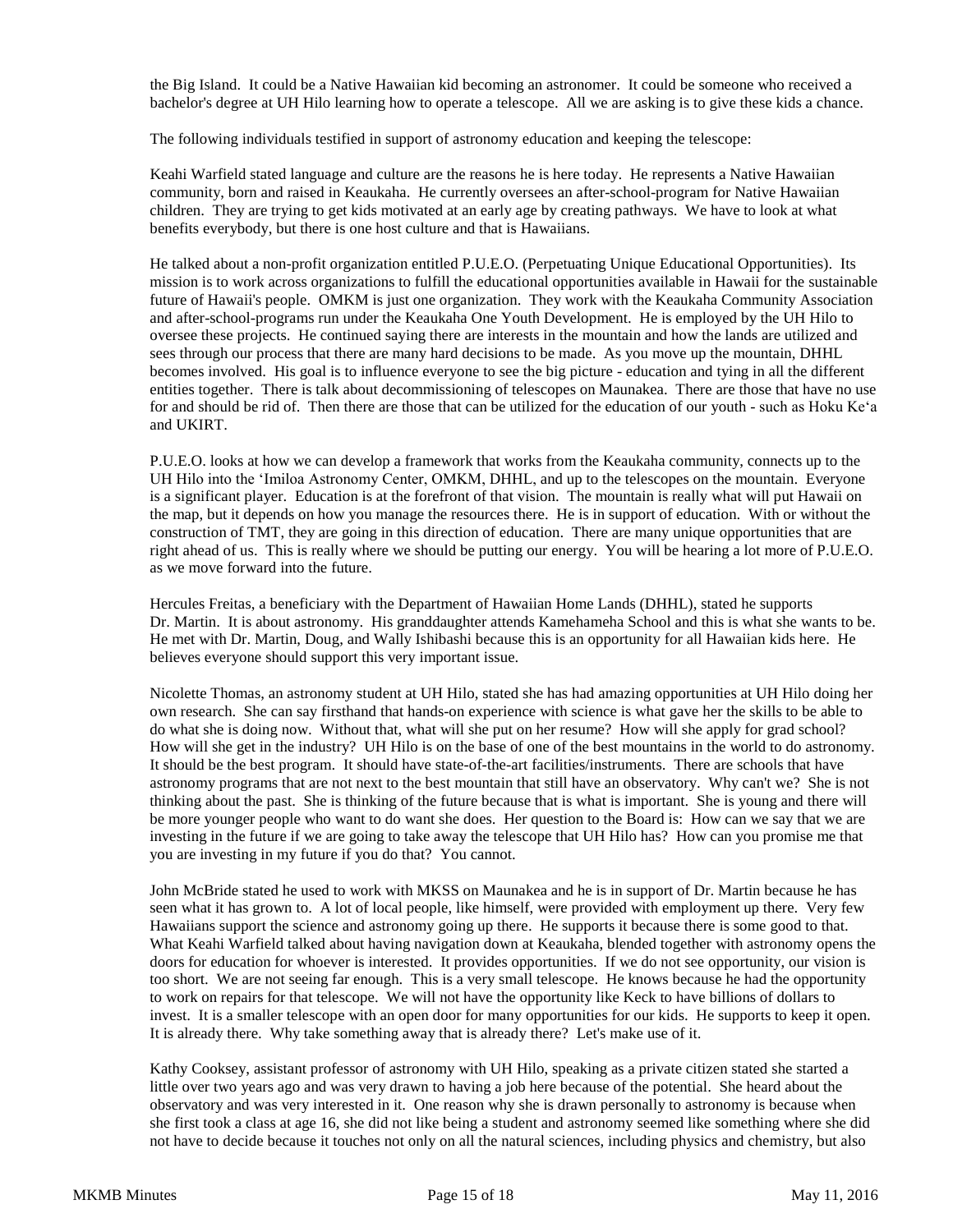mathematics, history, as well as some of the fundamentals of theology and philosophy. This is what led astronomers to fully acknowledge that we might be considered a gateway science in most locations because kids naturally like looking up and asking questions. She wholeheartedly supports the education priority by Mr. Warfield. Perhaps we could let Hoku Ke'a exist until the end of the master lease and give us a shot to see what potential and aspects that it has going forward so that we do not have to redo what has already been done in the past.

Patrick Kahawaiolaʻa, president of the Keaukaha Community Association, stated they support it for several reasons. He himself personally has no connection to astronomy, but who is he to say that the younger Native Hawaiian child living in his community does not aspire to go there. Based on your authority as a Board that controls the master lease, it is an opportunity. You have the authority if you wanted to. The Chair alluded to the fact that there may be a political reason why Hoku Keʻa is being sacrificed. That is one of the telescopes that our local students had the ability to access and learn not only about astronomy, but about the mechanical and technical parts of how a telescope operates. He testified in the TMT case that we do not want any development up there, but if we already have something up that was there in the 60s and use it to possibly educate our students, he would beg to differ with the Board to see if they can reconsider the decommissioning of this telescope (and UKIRT). It would be in the best interest of those students that are here now. This Board may have the authority to say wait, or defer it, or do something because as one of your Board members mentioned, Hoku Keʻa and UKIRT have not been vetted in the Native Hawaiian communities, and he can only speak for the Native Hawaiian communities. He would implore you to try to vet it out in the Native Hawaiian community. See if they would tell you to take this telescope that is already there, that can and is the only one servicing our children, and say take it away and get rid of it. We are not advocating to build a new one, but is advocating that with the processing that some of the Native Hawaiians are bringing forward that this is what we should do and advocate to make sure that an opportunity continues to exist and that there is outreach to Native Hawaiian communities to get more students into astronomy. The travels of the Hōkūleʻa Mālama Honua voyage are clearly bringing a focus on celestial navigation, which is part of the Hawaiian people's DNA. With this, he would implore this Board to seriously look at maintaining the opportunity for Native Hawaiian children to at least get educated if they so desire to. He ended by saying he knows Dwight (Vicente) for the longest time and he has not changed. You all have heard him speak and until those issues get resolved, you have that power to do what you need to do. The Constitution of this state says that the State and its people have an obligation to take care of the Hawaiian race. And, that is what he, Patrick, happens to be. He is not calling you on the carpet to say take care of the Hawaiian race. His action today is to ask this Board to please reconsider the fact that it is important that our children, Native Hawaiian children, to have the opportunity.

The following individuals sent in written testimony in support of education and keeping the telescope(s): Mary Begier, Heather Kaluna, Cari Rose Iverson, Jacqui Hoover, Mark Travalino, Clyde Hayashi, and Kirstin Kahaloa.

Mr. Palacat-Nelsen shared some of the detailed conversations that the Council had which is why they are still stewing like everyone else. With all respect to the astronomy education piece, the Council also listened to the cultural practices that actually take place. Cultural education of the mauna has been limited over the years. The Council took that into consideration also. Perhaps this could be leveraged as we make a decision on decommissioning - that we take a look at urging our Chancellor to provide cultural educational programs in addition to astronomy. The mauna is a lot of other things. As managers and stewards of the mauna, we need to take a look at the bigger picture. The Council looks at astronomy through the cultural lens.

Ms. Springer inquired if there was anyone from the University of Hawaii Vice Chancellor for Academic Affairs here today. David Lonborg stated he is probably the closest person from the President's Office. Ms. Springer continued stating there is reference in the letter that says the educational needs that Hoku Keʻa was intended to meet will instead be met with observing time on other Maunakea telescopes. There has been some discussion of also technical training that occurs. Will that area of education be handled by other facilities as well?

David Lonborg replied the intent is that will be handled by the telescope that Dr. Martin has on order that will be located somewhere else. That is what we have to figure out assuming that this decommissioning goes forward. Dr. Martin has been working on some site options. The intent is not to take the resource away, but to have it at a different location not on Maunakea at this point. This is the beginning of a process and it is a process that is intended to involve a lot of listening. We heard comments at Kahu Kū Mauna. We heard the comments here. So, we are listening and we are thinking.

Chair Mooers asked if there was any particular reason, as far as the timing. that the governor made recommending certain actions occur prior to TMT operations, which would be 10-12 years at the earliest. We have at least 10-12 years before that is the case. Is that the motivation for the time limit?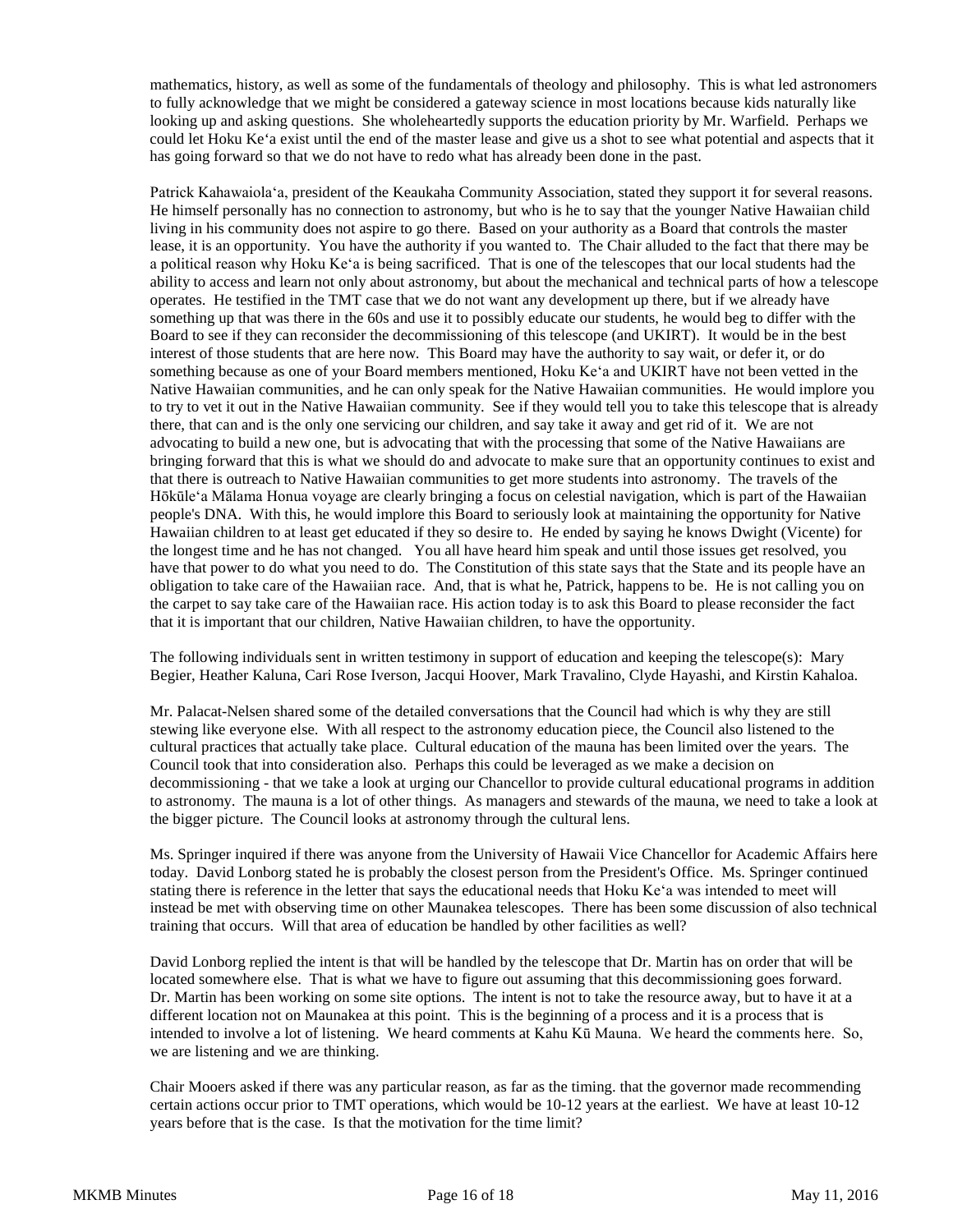Mr. Lonborg explained that at the time that decision was made they were on a timeline shorter than 10-12 years, looking to 2023-2024 range as the TMT operational date. The driving factor behind the decision to decommission now is that what is up there now does not work. That is why Dr. Martin has this equipment on order. What is there now needs to come down. Not all of it, but it needs to come down in order to install new equipment, or it needs to stay down and the new equipment needs to go somewhere else. The decision was to take it all down, put the new equipment somewhere else rather than putting ourselves in a position of installing new equipment on the mountain at the time we were hearing very loudly that people, including the governor, were unhappy with the scale of activity on the mountain.

Chair Mooers commented you indicated that you have been listening to the community. Obviously there has been significant numbers of letters and comments being made of people wanting to maintain the telescope now. Is it reasonable to think that the University could work with the community and try to revisit this before we go forward with decommissioning?

Mr. Lonborg replied they would appreciate copies of submissions received. They will need to talk to people and have that conversation down a lot of channels. In terms of your action today, this is a Notice of Intent. It is a notice based on where we were at the time we submitted. It is intended to be an iterative process. Your acceptance of the notice today would not mean that we would not continue to listen. You do have the option to defer and ask us to do more work.

Chair Mooers stated he is trying to be cognizant of the fact that the Maunakea Management Board is supposed to represent the community. We do not work for the University. We advise the University based on our experiences. In that regard, it appears to him the community really wants more interaction and that is really where we got in trouble with the University in the past. We did not listen well enough. We came up with a number of plans and he believes the Office of Maunakea Management has done a very good job of listening to the community since they have come into existence and we are trying to perpetuate that. We might all have individual opinions, but it is important that we listen to the community and try to create that environment. His recommendation would be to defer this action and ask the University to meet with some of the people to determine if in fact there is a third party operator, or the fact that the community overwhelmingly supports the retention of this, or if there is still a strong feeling of no more telescopes and let's get them all off. If there is no compelling reason, and we have some time, he would rather not act in haste on this until there are more facilitated conversations with the community. That is something OMKM and Kahu Kū Mauna could certainly assist with so that we talk about these things - not only about astronomy, but also about the cultural resources on the mountain. We do not want to squander an opportunity that we may not get again. There is no reason to believe that we cannot always decommission. Chair Mooers felt uneasy taking that action until there is more input from the community.

Ms. Springer agreed adding she would appreciate the next time this comes before the Board that there be someone from the University in this capacity to step in front of the room and talk to us about the issue.

Bill Brown, president of the Panaʻewa Hawaiian Home Lands Community Association, stated you are welcome to defer. It speaks for itself - continuance of communication with the governor. The bottom line is we need to get to the table. Advocacy for all our homestead community is our children. We had the privilege of having OMKM at our Kuhio Day celebration. A kid came up to him and said he was not smart enough to be an astronomer. He does not have to be an astronomer. He can be something else that may help an astronomer to their end goal. Everybody here has an opportunity and mandate to make sure that this continues on. That education is open to our community. As far as their community, they want to adopt and be part of the program under Dr. Martin. They agree with decommissioning, but here is an opportunity for our people, our community members, to be a part of. They are asking. If they ask, they know something is happening. That is the advocacy that we as Native Hawaiians are seeking...just an opportunity for our children to be part of this.

Mr. Kalua asked that if Mr. Lonborg comes to the next meeting that he provide the Board with a timeline and an update on the governor's 10 actions. It is very important that you get down to the root of everything. When it involves the community he is very concerned.

Clyde Hayashi stated he and Mark Travalino are from the Laborers Union. They are, obviously, in support of construction, which has helped provide for many of their members over the years. They have many Native Hawaiian members, but members in general are looking for better opportunities for their children. Many of them have mentioned that their hope is for their kids and grandchildren to also have opportunities on the mountain. We all, as a community, are very supportive of astronomy for what it has done for jobs and also the opportunity for the kids. If there is going to be a discussion, we are more than willing to participate in those discussions. In the past,